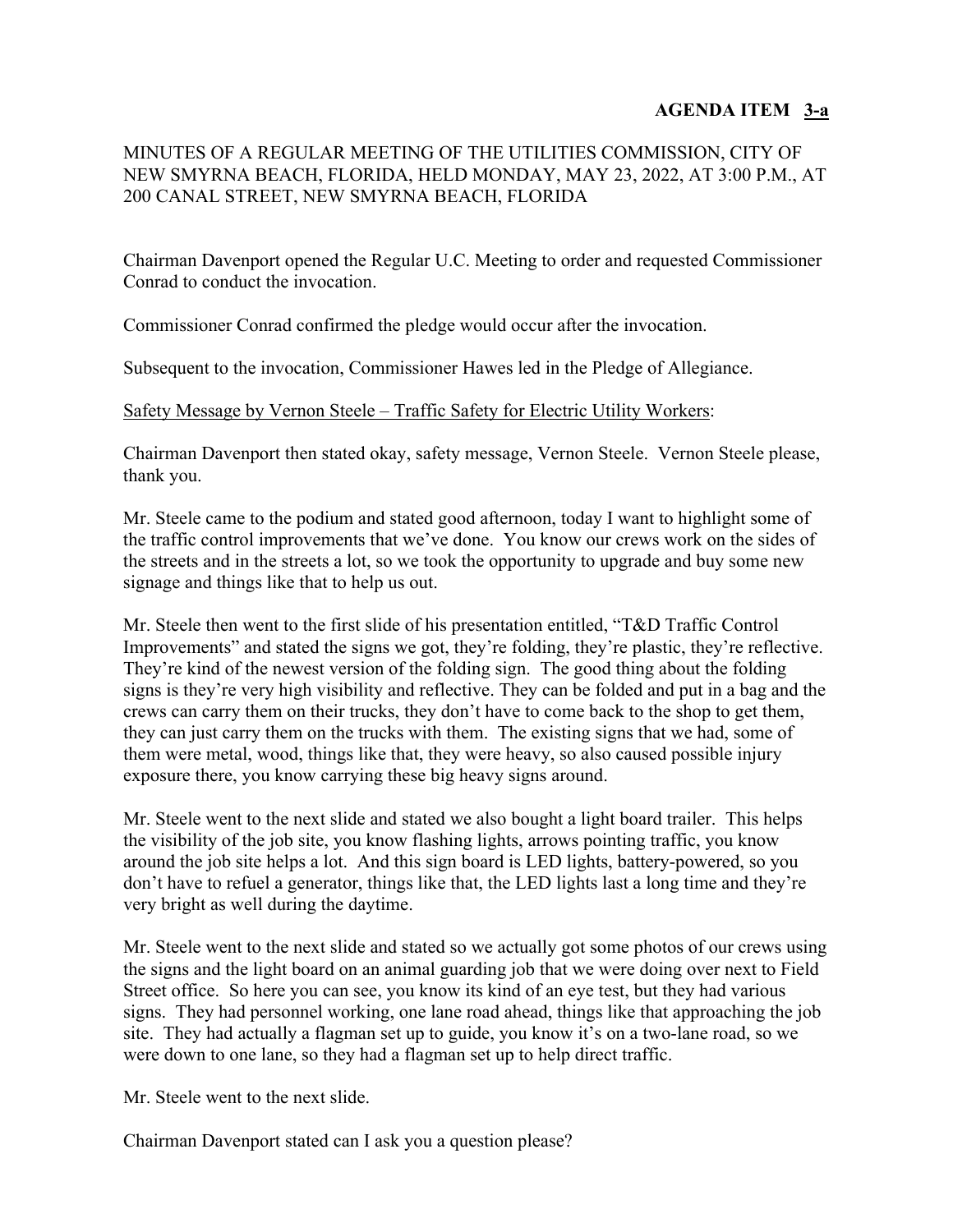## Safety Message by Vernon Steele – Traffic Safety for Electric Utility Workers (cont.):

Mr. Steele stated yes sir.

Chairman Davenport stated I'm curious, I've been setting in our FIND board meetings and we've been putting up tortoise, turtle fences. What animals are we guarding here? I mean are the turtles here, what are we guarding.

Mr. Steele stated no, turtles don't climb poles, so its squirrels and raccoons.

Chairman Davenport commented it would be a first wouldn't it, so that's what we're doing, building the guards?

Mr. Steele stated yes, so these are plastic guards that we put over the energized lines and transformers and things so as the squirrels and raccoons climb the poles, they don't make contact with the energized parts.

Chairman Davenport stated I've got you.

Mr. Steele then continued to the next slide and stated so here you can see the sign board that the crew had set up, with arrows pointing, you know directing traffic around the job site. And then you can see the cones, we bought some new cones as well and there's the bucket truck set up with the cones around it.

Mr. Steele went to the next slide and stated so the improvements, it improves public safety as well as personnel safety. Making sure that the crews are protected from the traffic but also making sure that the public has a clear route around the job site, they're not interfering with the job site or interacting with the personnel working. And then compliance is a big issue, there's Department of Transportation guidelines on size and you have to have reflective signs at night, things like that, so we meet all of those DOT regulations as it comes to building our work zones. Then confirmed that was the completion of his slide deck and then asked if there were any questions.

Commissioner Smith stated I don't know if you're aware of this, but my son told me yesterday that the kids, they aren't just kids, can hack a billboard sign and put whatever message they want. Were you aware of that?

Mr. Steele stated I am now, and added well these are not the…

Chairman Davenport interjected I hope they don't hack my sign, out there on 44.

Mr. Steele continued, the board that we have is not the one where you can put like messages on it.

Commissioner Smith stated okay.

Mr. Steele stated you have certain light patterns, arrows one direction or the other to direct traffic. So the big message boards, you know, we borrow those from other departments, but ours is a very small trailer with just an arrow board on it so that we can direct traffic.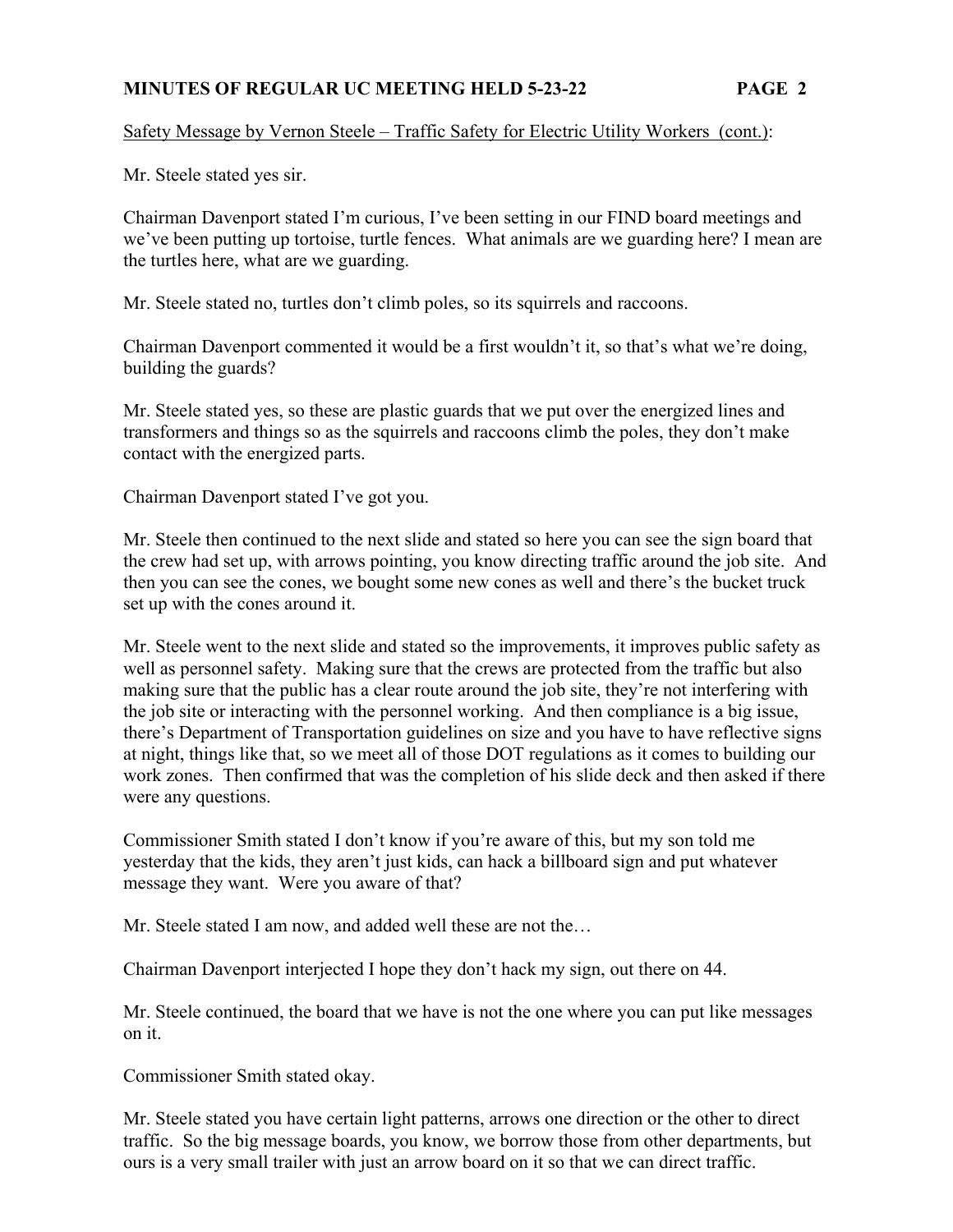## Safety Message by Vernon Steele – Traffic Safety for Electric Utility Workers (cont.):

Commissioner Smith stated do the folding signs have a wind rating, how much wind will they take?

Mr. Steele stated they probably do but I don't have that off the top of my head. The stand that they're on is pretty substantial so its probably, you know, they'll withstand a lot. And of course on a very windy day we may not deploy those, pick another time to do the job or something like that. Because our bucket trucks have a wind rating as well, so if the winds are strong enough to knock the signs over, we're probably not going to be able to go into the air anyway.

Commissioner Hawes then stated my question Mr. Steele was, are you guys using more cones now, also the orange cones? I noticed on Pioneer Trail last week, it just looked like there was a whole line of them.

Mr. Steele stated yes, so there's requirements on the distance between those and we tend to be conservative and use more cones and get them a little closer.

Commissioner Hawes stated seems like a good idea because you can see them.

Mr. Steele added, the more visibility the better.

Chairman Davenport stated this is one of the, Mr. Steele I appreciate you by the way, and Mr. Bunch, since you've taken over this safety information each month it keeps us focused on safety and this is very informative. Just even signs, you know learning about fold-up signs, thank you, I love this safety part, everything from the gloves, the clips; learning a lot up here so thank you, very informative. Anybody else have anything, Commissioners? Thank you very much.

#### Roll Call:

Chairman Davenport then asked Mrs. Simmons, can we have a roll call please ma'am.

A roll call was taken, all of the U.C. Commissioners were in attendance as follows:

 Commissioner Lillian Conrad Chairman James Davenport Commissioner Richard Hawes Commissioner Lawrence Kelly, Jr. Commissioner James Smith

Others in attendance at this time were as follows: J. Bunch, General Manager/CEO; E. Chavez, Director, Finance/ CFO; J. Couillard, Director, Engineering; T. Beyrle; Director, System Operations; V. Steele, Director, Electric Operations; B. Keehn, Director, Information Technology; J. McMurray, Director, Strategic Programs; J. Grusauskas, Director, Water Resources; H. Carrizales, Manager, Human Resources; M. Spellers, Sr. Help Desk Technician; E. Fisher, Community Relations Coordinator; D. Simmons, Exec. Mgr./ Recording Secretary; General Counsel Thomas Cloud, Esquire – Gray**|**Robinson Attorneys at Law (Participated via Conference Phone); and John Moss and Lisa Martin, members of the public in attendance on site.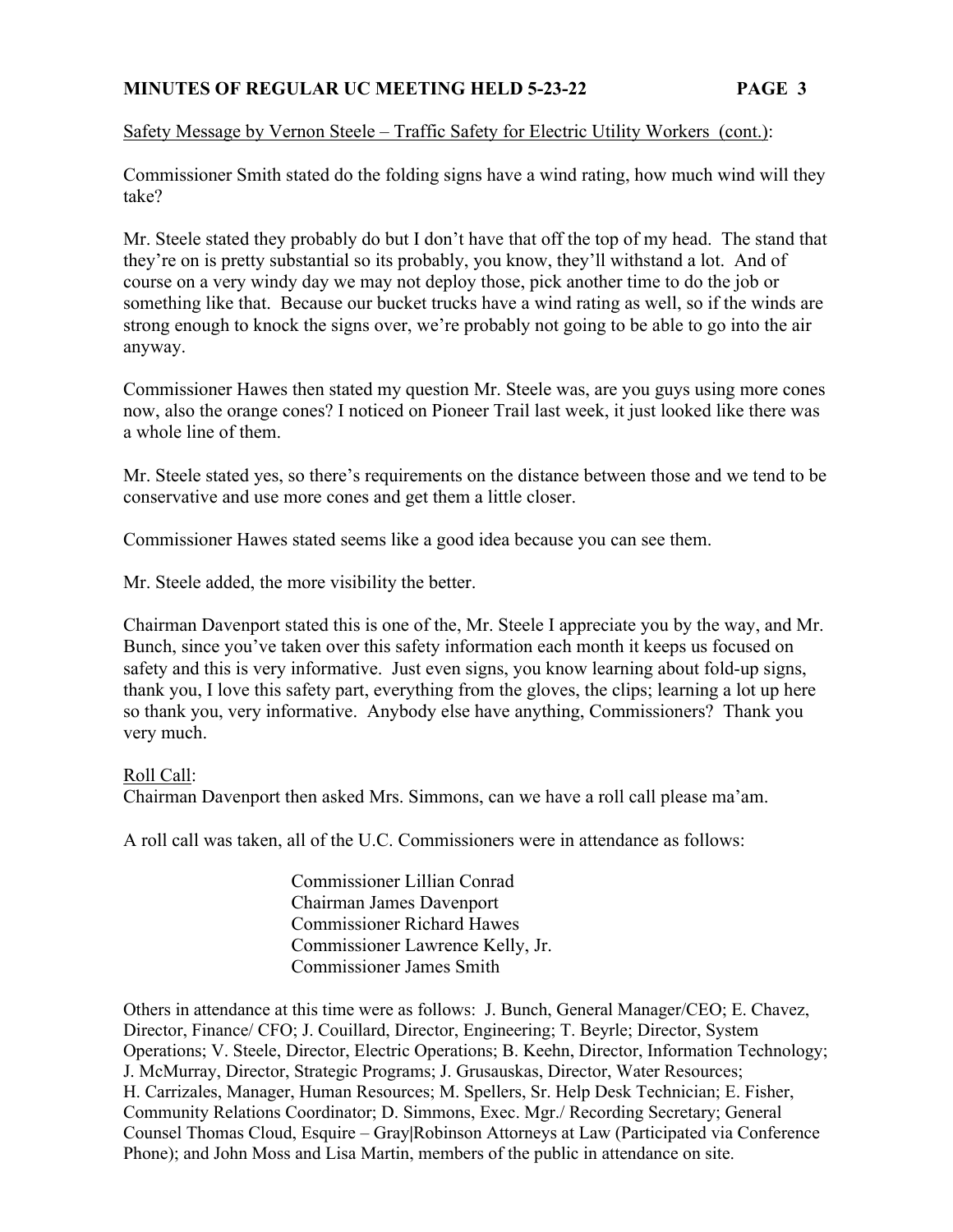(1) Agenda Changes, Additions and Deletions:

Chairman Davenport stated okay, thank you Mrs. Simmons, item number one on the agenda, do we have any changes, deletions or additions?

Mr. Bunch stated Chairman, no changes, additions or deletions.

Chairman Davenport stated thank you sir. And Mr. Cloud, you're on the phone I understand, is that correct?

Mr. Cloud stated that is correct.

Chairman Davenport stated glad to have you; commented we miss your lovely face.

(2) Public Participation:

Chairman Davenport then stated public participation; confirmed none.

There was no public participation at this time.

(3) Approval of Consent Items:

Chairman Davenport then stated item number three on the agenda, consent items, does anybody want to pull any items?

Commissioner Hawes stated I would like to pull 3-c. please.

Chairman Davenport stated yes sir, 3-c., then confirmed no other Commissioners wanted to pull other consent items for discussion. Stated we're going to pull 3-c. and if I can have a motion on a., b., d., e., and f.

Commissioner Smith stated so moved; specifically a motion to approve item 3-a. Minutes of Regular U.C. Meeting Held 4-25-22, approve as submitted; item 3-b. Approval – Cost Sharing Agreement for Washington Street Streetscape Project – City of NSB, approve this agreement for the City of New Smyrna Beach's Washington Street Streetscape Project, attached to the agenda item and authorization for the General Manager-CEO or his designee to execute same; item 3-d. Approval – Continuing Professional Service Agreement – RSQ 07- 22 – Grant Research and Writing – The Balmoral Group, LLC, approve the issuance of this agreement and award of RSQ No. 07-22 to The Balmoral Group, LLC and authorize the GM-CEO or his designee to execute all documents associated with this matter; item 3-e. Ratification – Award of ITB No. 13-22 – Pole and Padmount Transformers for a Two-Year Purchase, ratify the award of transformers detailed in agenda item summary, to Gresco Utility Supply, the evaluated successful bidder, for a two-year period for a total amount of \$1,803,097.72. *(Noted disbursement of funds not needed until receipt of transformers.)* Previous overall purchase authorization (on 4-25-22, AI 3-i.) ongoing for the GM-CEO or his designee to execute all documentation for this matter; item 3-f. Approval – Interest on Customer Deposits, approve the interest rate of 0.005% which would become effective with first billing cycle in June 2022. *(note - maintained existing interest rate of 0.0005%)*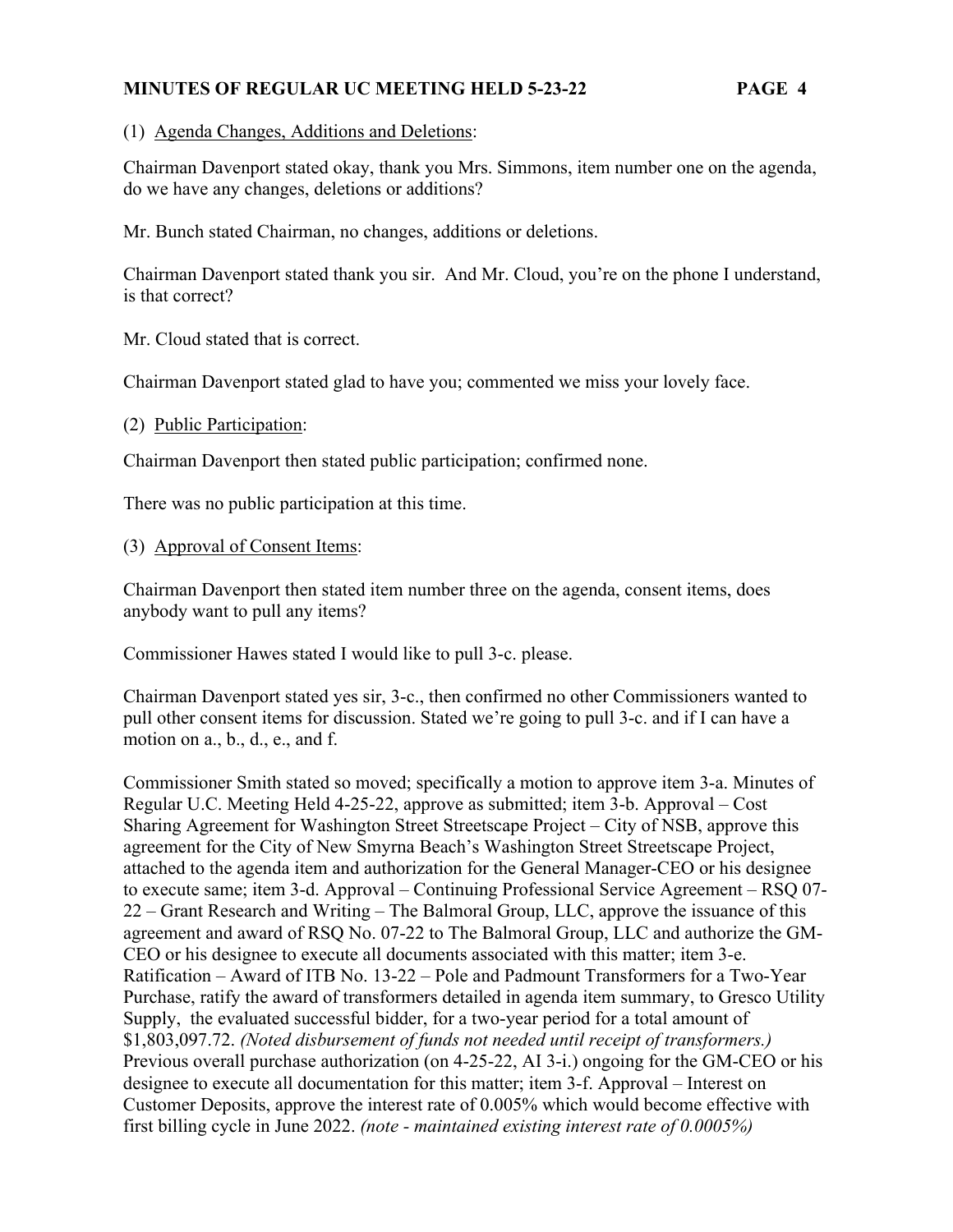(3) Approval of Consent Items (cont.):

Commissioner Kelly seconded the motion.

Chairman Davenport stated thank you, Mrs. Simmons if you would call the roll please.

Commissioner Smith's motion then passed unanimously on a roll call vote.

(3-c) Budget Ratification – North Atlantic Water Improvements Project and Approval – Cost Share Agreement Between UCNSB and City of NSB:

Chairman Davenport stated okay.

Mr. Bunch stated all right, I'd like to ask Ms. Julie Couillard to come to the podium to talk about item 3-c.

Commissioner Hawes stated thank you.

Ms. Couillard stated hi.

Commissioner Hawes stated just in reading this over it kind of caught me. One, it's a big dollar change from the budget.

Ms. Couillard stated yes.

Commissioner Hawes continued, but it also kind of struck me that you know we kind of started under one thing and added going somewhere else, and I kind of wondered, how to say this nicely. Was the City keeping you informed of what you had to do because it seemed like it just sort of, if I'm reading it right, I could be wrong.

Ms. Couillard stated yes, so they changed the project scope and incorporated the larger space.

Commissioner Hawes stated okay.

Ms. Couillard stated we found out about it at 60% and then re-evaluated what we needed to do. In addition to that, the electric was now affected and in looking at the electric we are also upgrading it to harden it and add some additional switching capability, so there's an increase there.

Commissioner Hawes stated right, so there's some benefits as well.

Ms. Couillard stated yes, and there's new water. Beachside, we're trying to upgrade what we can, and so we take advantage of it when we can.

Commissioner Hawes stated okay, thank you.

Ms. Couillard stated is that it?

Commissioner Hawes stated that's it.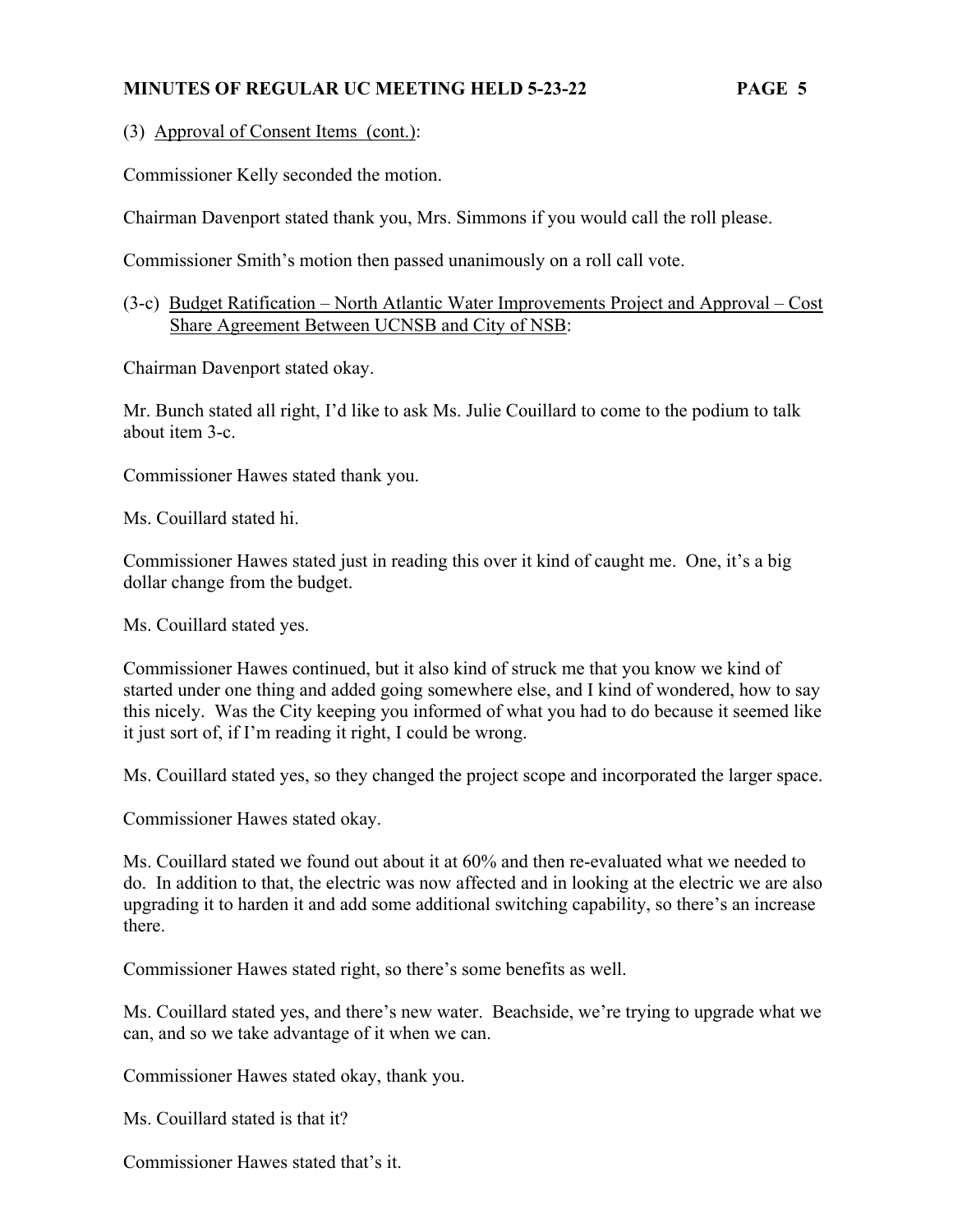## (3-c) Budget Ratification – North Atlantic Water Improvements Project and Approval – Cost Share Agreement Between UCNSB and City of NSB (cont.):

Mr. Bunch stated thank you Ms. Couillard. Just a note on the topic, all except the largest of projects that would require Commission approval, just for say the engineering level of dollars. And this project, it wasn't enough that would have required Commission approval for engineering, so back in December we asked for project approval but that was pretty much with just having the documents from the City in hand for the project. I think in 2019 or 2020 we revised the project approval process. After the initial amount was approved everything gets delegated to me to sign off on and then it comes forward with ratification approval such as this one. Going forward we're going to, just makes sense, ask ourselves does it make since to ask for the approval now or is it, would it make sense until we get a 30% or 60% design if the scope is in question. But that question on this one just caused us to have a good conversation this morning about when we take it to the Commission for approval. One that we will request approval earlier, for just the design cost would be the transmission project that we've been talking about lately. So that's one where I think dollars will be significant enough that we want to make sure we get the cost estimates pretty narrowed down before we go for approval requests. But thank you Ms. Couillard.

Chairman Davenport commented yes, but just no big surprises.

Mr. Bunch stated correct, I mean the dollars wouldn't have changed based on the revised scope it's just a matter of when you would have been presented the dollars for approval.

Chairman Davenport stated okay. Commissioner Hawes does that answer you?

Commissioner Hawes stated yes.

Chairman Davenport stated okay, make a motion, if I could get a motion for 3-c. please.

Commissioner Smith stated so moved; specifically to ratify a budget increase of \$1,400,000.00, bringing the total overall budget of this project to \$1,775,000.00 and approval of the Asphalt Cost Sharing Agreement between UCNSB and the City of New Smyrna Beach. Previous project authorization, referenced in agenda item summary (12-16-21, AI 3-b), ongoing for General Manager-CEO or his designee to execute all documentation for this matter.

Commissioner Kelly stated second.

Commissioner Smith's motion then passed unanimously on a roll call vote.

# (4) General Manager's Report:

Chairman Davenport stated okay, item number four on the agenda, General Manager's Report, Mr. Bunch.

Mr. Bunch stated okay, I'll ask Mr. Chavez to come up and give us the April Financial Performance Report.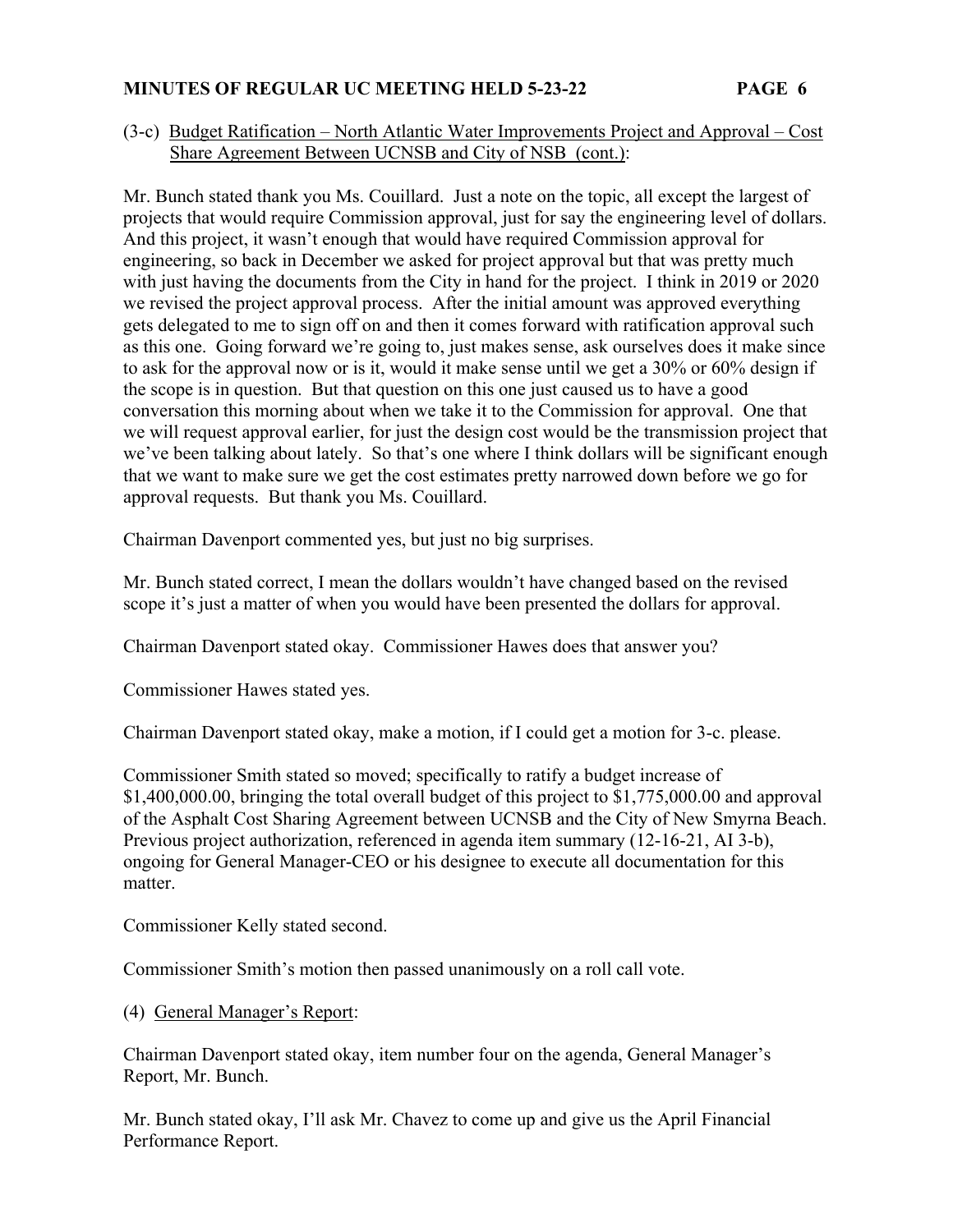#### (4-a) Financial Status – April 2022:

Mr. Chavez came to the podium and commenced his presentation for the April Financial Performance, April year to date, we'll just cover it quickly here because then I'll go to the waterfalls. Change in net assets about \$1.8 million, with the \$0.5 million mark to market; so that will be the standard going forward. We still have our year over year purchased power, we're at \$64 per megawatt hour, so that's 23% greater than the prior year. But those are the trends that we're seeing, and you know we'll keep an eye on it just as we have been, but that's what's around until further. On the capital expenditure side we're at \$11.3 million, \$6.4 million in major projects and \$4.9 million in annual projects. Major projects spend included the reclaimed pond expansion, electric reliability improvement programs, lift station 5, line 17 rebuild. And then on the annual project spend we've got the gravity sewer lining and rehab., which if I'm not mistaken based on what's in our current, as we are budgeting currently, it's in the next couple of years and then that project should wrap up. Line trucks and then new business electric and water installations.

Mr. Chavez went to the next slide and stated from an operating income and loss, last year April 2021, from a fiscal year to date, we're at a \$2.4 million of a loss, we are now at about \$400,000. So the drivers on there, we do have increased revenues, that first green bar to the right there, so water and reclaimed are higher. On the electric side just slightly lower because we've had the milder weather, but as we start to ramp up you will start to see revenues tick up significantly. Slightly higher increased depreciation and amortization. On the purchased power side, the right green bar there, you've got two pieces going on, you've got the underrecovery that ended in March, I mean ended in April. And then you have the increase in purchased power, so the net of that is a \$2.2 million benefit, but its net of a \$2.5 million purchased power increase year over year. Operating expense increase over the prior year, so \$400,000 (loss) on a fiscal year to date. As the electric, the consumption, as we get into our hotter weather, we will start to see that turn around.

Mr. Chavez went to the next slide and stated on the change in net assets, this one just adds on capital contributions and the mark to market. Over on the right hand, top right-hand corner, right before you get to the capital contributions and such, you have income before contributions. We had a \$0.5 million loss versus a \$2.8 million loss from the same time last year, so you can see from at an operating income or loss perspective as well as at the income before contributions, we are better than we were this time last year. Consistent with what we have been discussing, the change in rates, just getting our structures, our revenues in line with what we need to cover our expenses we are in a much better position and we continue to monitor of course. Here you have, we had a slight decrease in capital contributions, and then the mark to market is staying consistent to what we've seen, about a half million. Unless there's any other questions, I will turn it over to Mr. Bunch. I guess one other item, we do continue to see customer increases on all lines of business, this month this time versus a year ago, on the electric 1.9% increase in customers, water 1.8%, wastewater 1.1% and of course, reclaimed is 8.6%. We still see no change in the customer accounts, we still continue to have steady growth of our customer base. Okay, will turn it over to Mr. Bunch.

Mr. Bunch stated thank you Mr. Chavez. The next couple of slides track field or developerdriven activity within the Commission and in the past, we had, the first slide that Mrs.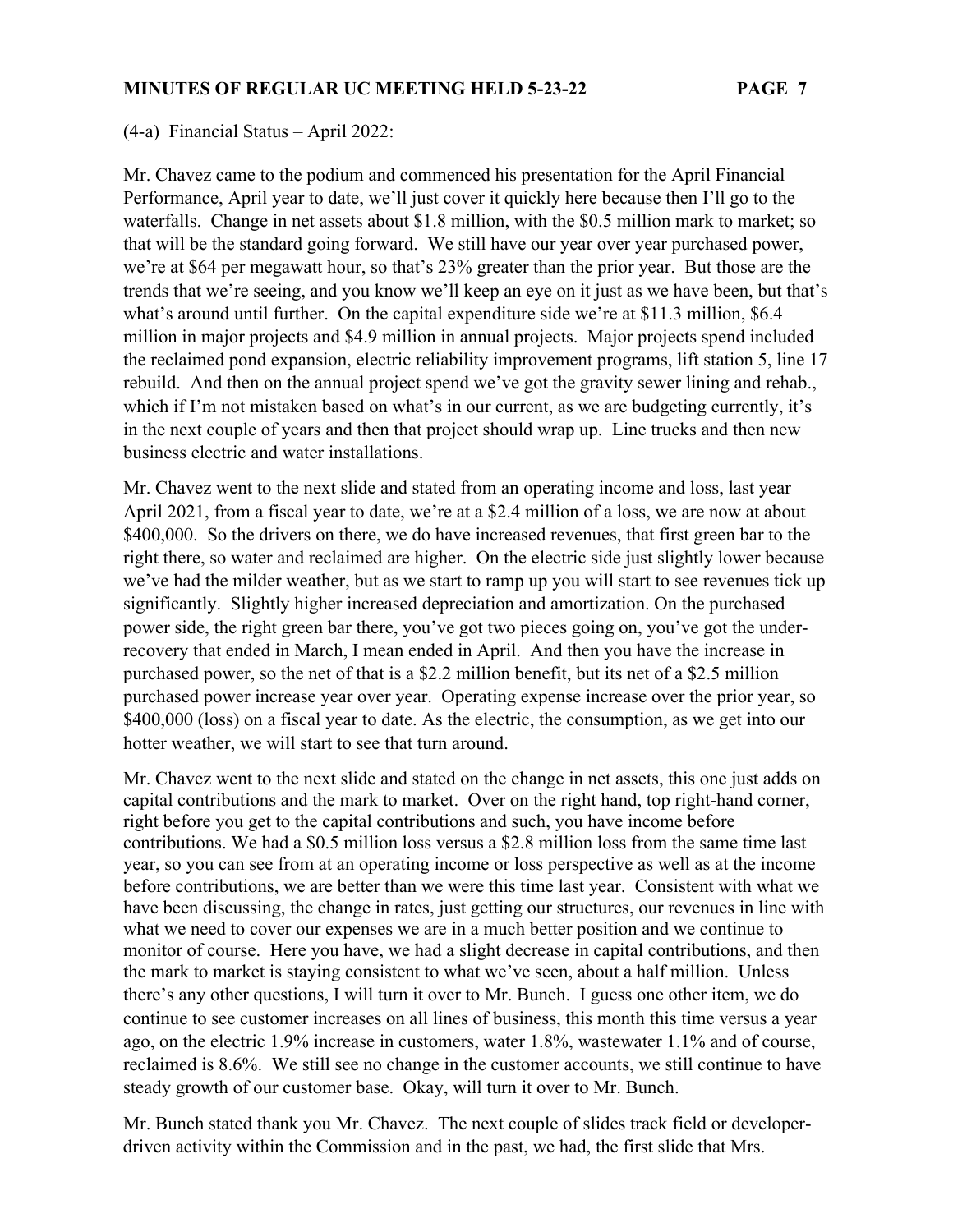#### (4-a) Financial Status – April 2022 (cont.):

Simmons has up here, which covers our contributions in aid of construction or CIAC fund. And that encompasses several forms of money and items of value, so it's either cash received along with developer agreements, infrastructure that developers build and turn over to us, which is predominantly water. The value of easements which were granted to us, which are the light blue, or lastly the yellow which is the value of that contributed capital. Historically, over the last five years, the yellow and green which are the cash paid and the yellow contributed capital dominated. In 2019, that's the year where all elements of that process peaked out in terms of value, what they paid us, what they built and turned over to us, and then you can see through last year, the value of the payments have gone down a bit. So last year we modified the building developer fees, did away with the old infrastructure program, so we expected some of that to be down but that was in line with our current cost structure, not that we were under-collecting.

Mr. Bunch stated the next slide, or the next two slides are the next two phases in our process. So the slide with the green bars on it, this is what we call starts. Starts are when a builder gets a permit and then applies for a service and a meter, they occur pretty much around the same time, but the way we track it is the service and meter volumes. We saw the same peak in 2019, which then dropped off in 2020. The dark green bars are apartments and condos, so as you can see by the volumes, the predominant majority of development in our area are residential units. In fact last year we had virtually no apartments and condos, this year, last year was up compared to 2020 and this year which is the first seven months would appear as though it's probably on track with about last year. The black line that you see there is the trend from the prior chart but it only accounts for the capital contributions, it doesn't include some of the other elements.

Mr. Bunch stated, lastly, the last portion of our process is the next slide which are the charts for completions. So in order for somebody to get a Certificate of Occupancy from the City or County they've got to have among other things including final building inspection, they have to have a meter or meters from us, otherwise the house isn't inhabitable. So those two things happen pretty much together, as the builders' running down construction, they get our meter and they then get a Certificate of Occupancy. And from a volume standpoint, remember I mentioned the development infrastructure peaked in 2019, the volume of completions was pretty much in the year to follow. The black line is the cycle days on average between the starts and completions. Now if you went back, so you heard about supply chain ills, we found this pretty interesting, if you go back to 2018, that black line indicates it was only slightly over 150 days, say 165 days on average, and then this year it's up over a year. So that time from when a builder applied for a meter and going through a completion, I'm sorry, applying for this service and then ready for the meter, has more than doubled. So is it materials, is it resources, it's probably all of the above, from a volume standpoint it tailed off a little bit last year from 2020, but it appears to be online with probably finishing off this year about equal to last year. Now what we don't have a crystal ball for is what do you expect beyond now, it would appear as though the development front-end activity has waned and if history follows through, we'll probably start to see some of the starts and completions fall off but that hasn't happened in a notable amount at this point in time.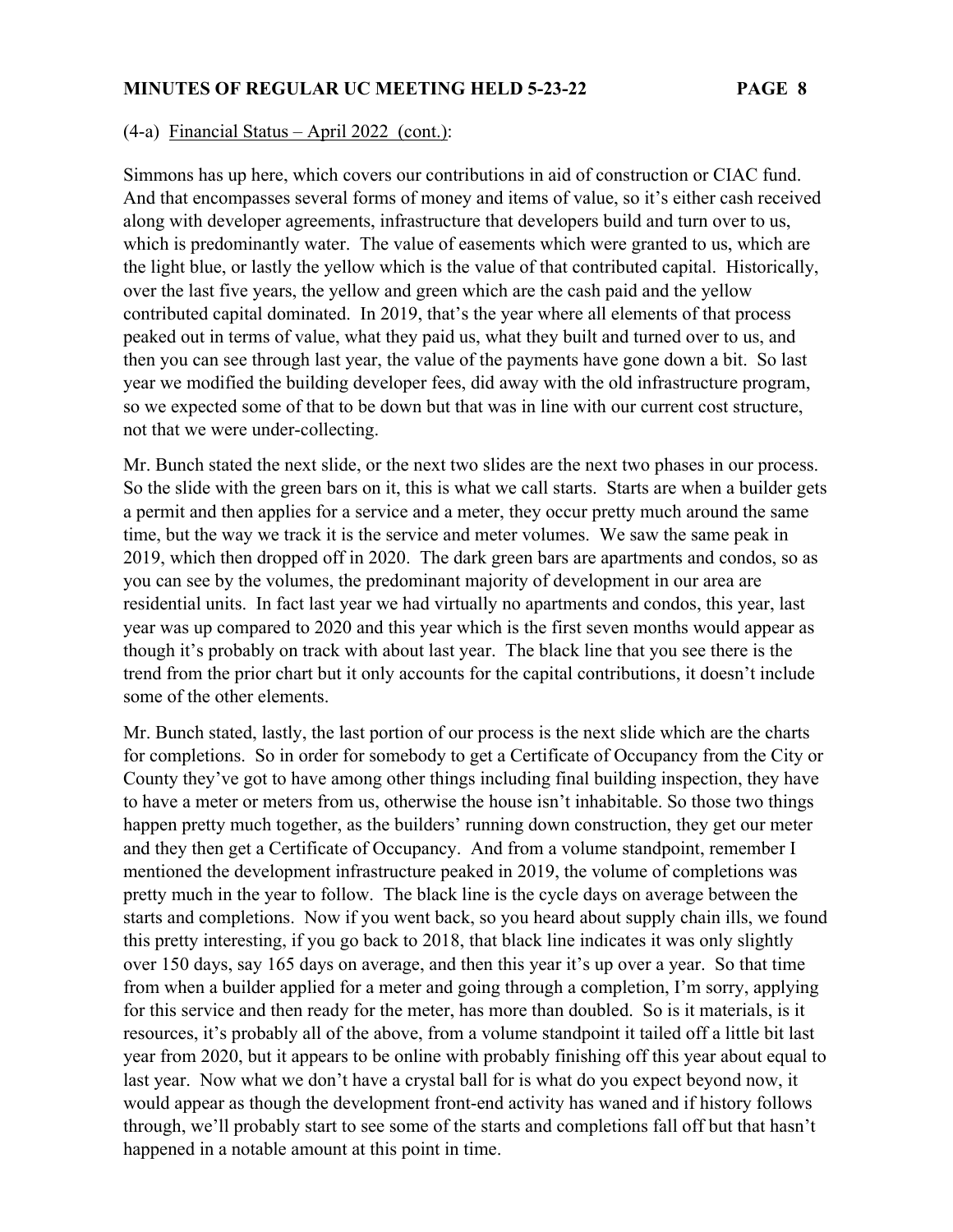(4-a) Financial Status – April 2022 (cont.):

Chairman Davenport stated can we go back to that previous slide Mr. Bunch please.

Mr. Bunch stated sure.

Chairman Davenport stated, in regards to that, let me make sure I'm reading this right, that's the number of housing starts that were done on the left side, number of starts. So like in 2018, 600 houses.

Mr. Bunch stated that was residential, single units and townhomes, and then the dark green bars are condos and apartments. Now what we're not showing is the commercial because by volume and dollars it pales in comparison. Residential far dominates our activity.

Chairman Davenport stated and then in 2019 it went up about 30%, almost 900, correct.

Mr. Bunch stated yes, so there was significant activity and if you think about it, I think the first couple phases of Venetian Bay Palms and some of the other areas were all coming to fruition from a developer activity standpoint at that time. While we're still seeing a good deal of development activity, it's not quite what it was then, however, areas south of 44 we're now getting in inquiries from folks who are looking at the property south of 44 that hasn't yet been developed. So while there's still some land in and around Venetian Bay, and Sugar Mill road that's driven the recent development, while that finishes up, you'll probably see a shift to some of the undeveloped land at some point in the future. Now how fast does that occur…

Chairman Davenport stated what is the black line?

Mr. Bunch asked which slide? On this chart the black line is…

Chairman Davenport interjected total C.C.?

Mr. Bunch stated that is the contributed capital. So from the prior page, remember, we showed all the stacked bars of the different colors.

Chairman Davenport stated right.

Mr. Bunch stated the black line here is just the value of that in dollars by year.

Chairman Davenport stated okay, thank you.

Mr. Bunch stated just kind of an item of information.

Chairman Davenport stated very informative.

Mr. Bunch continued, speaks to recent activities in this space.

Commissioner Smith stated when you talked about south of 44, are you trying to mean west of Edgewater land?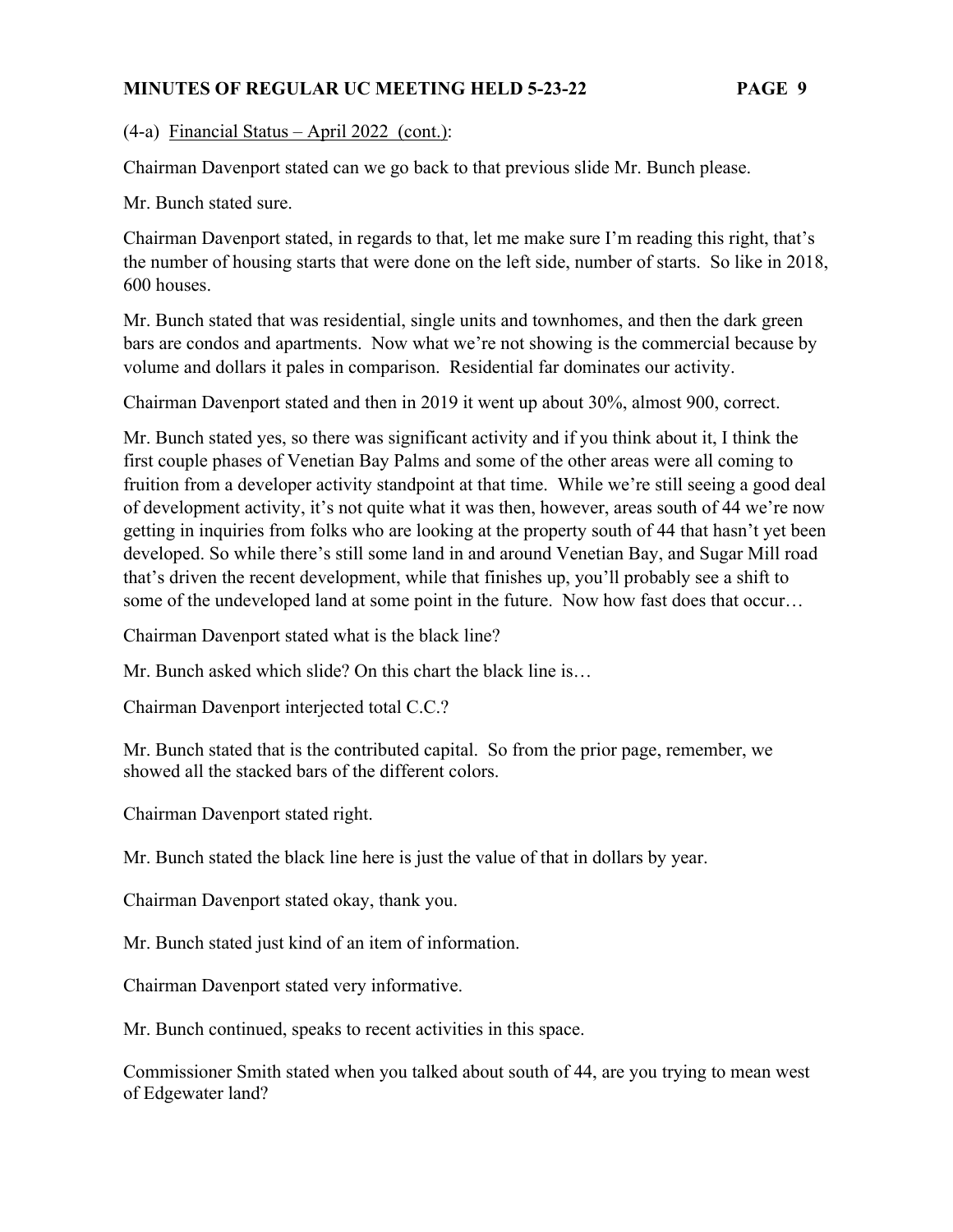(4-a) Financial Status – April 2022 (cont.):

Mr. Bunch stated no, this is the area immediately south of 44, so Engineering, Ms. Couillard maybe you can speak to some of the inquiries you've gotten recently and things that are going in that regard.

Chairman Davenport stated where they're going to build that water park or something?

Ms. Couillard stated I'm not sure in Ocean Gate. So Ocean Gate is directly south of Wal-Mart, that's where they were talking about the water, surfing, thing, I don't know if that's still going; they're developing there. But if you look directly south of the V-Bay entrance, there is a huge development being planned there, lots of homes.

Chairman Davenport confirmed, just south of the Venetian Bay entrance, going south.

Ms. Couillard stated correct.

Chairman Davenport commented interesting.

Ms. Couillard stated and then there's a couple of open properties that we've had some hits on and we also have Rolling Hills which is north of V-Bay and Copper Creek and a few others on the east side of I-95. So they're still asking and they're working with the City on submittals and things like that, so that hasn't slowed down too much.

Chairman Davenport stated I wish we could, I like this what I'm hearing, I've thought about this before in the past. It would be nice to know sitting here for us, you know what is on the drawing board, you know just like hearing that there. Hey, this place is getting ready to come in, they've come and talked to us about this, just to brief the Commission like the restaurants or something going on. I'd like to know that just for business, our local knowledge and being in the community. Because nothing's worse, you're sitting there and they say did you hear about that going in down there and no, I hadn't. We should hear about it, we're here with our utilities.

Ms. Couillard stated sure.

Chairman Davenport continued, and I'd think that would be, if we could do that, I think that'd be nice to read for each meeting what's going on in the community.

Mr. Bunch stated sure, we've got some line of sight on pending developer agreements, probably mention those in the Manager's Report as they're developing, moving forward.

Ms. Couillard stated yes, and the City creates some really nice maps that I can provide for you guys if you want.

Commissioner Smith stated the City does a report on progress of where they're going to build, it's really good.

Chairman Davenport stated online?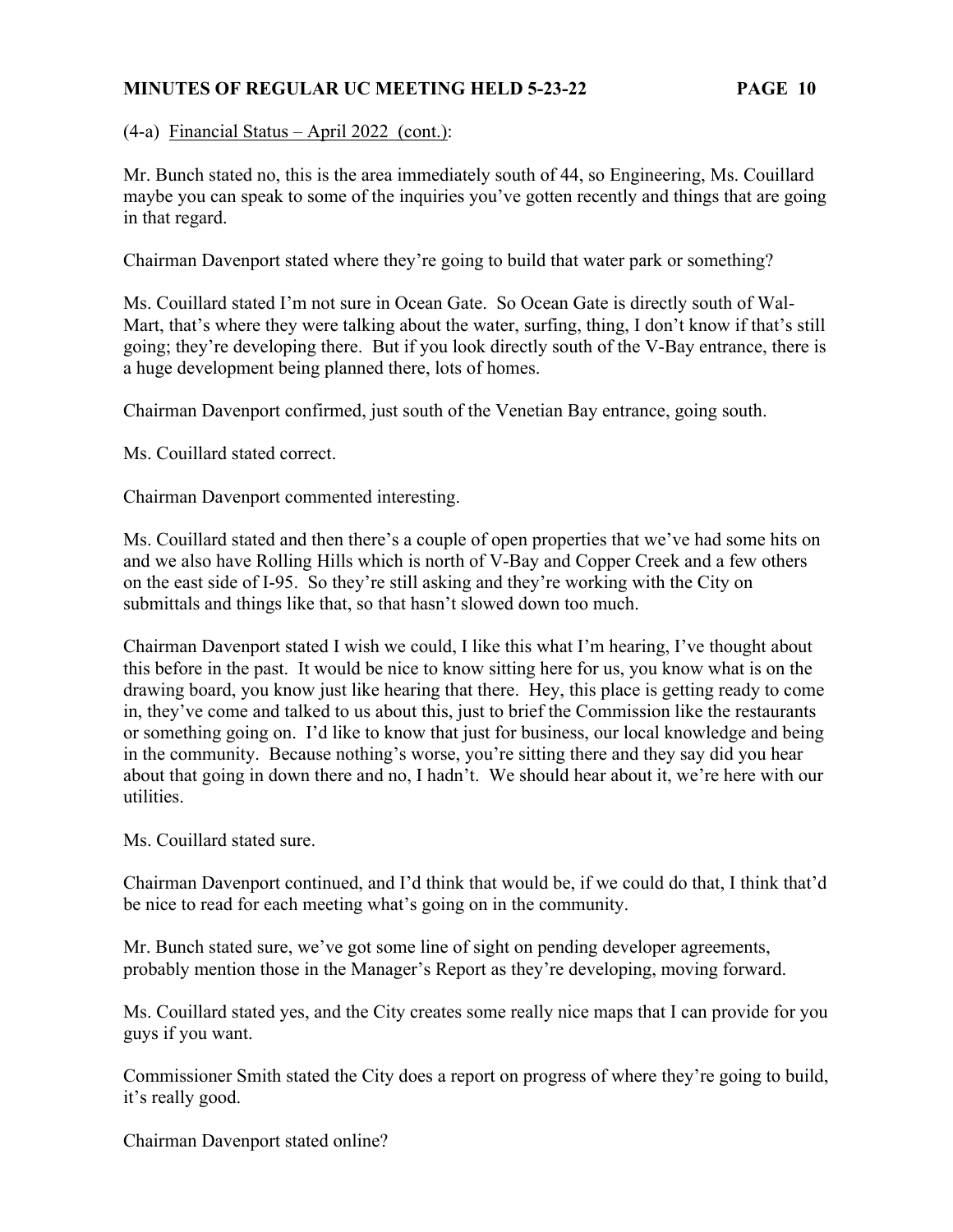(4-a) Financial Status – April 2022 (cont.):

Commissioner Smith stated yes.

Ms. Couillard stated yes, I can put them in.

Chairman Davenport stated send them, yes, thank you.

Commissioner Smith stated I don't know if you're aware but this property, a lot of the property has been developed in New Smyrna. In recent years it was one time all owned by Timer O'Reilly, and Timer had at one point had 40,000 contiguous acres. And I talked with him years ago and he said I quit buying it back in the 50's when it went over 50 cents an acre.

Chairman Davenport commented he was a neat guy too.

Commissioner Smith concurred, he was.

Mr. Bunch stated so hopefully it gives you an understanding of some of the volumes that we've been managing in recent years, the ups and the downs, and we'll periodically give an update. But this is in our General Manager's Report and something that between engineering and customer service have developed in recent months to help us speak to the activity in this area of our business. Okay, thank you Ms. Couillard. Any other questions on that topic?

Commissioner Kelly stated a question, contributed capital, who determines that, how does that get decided?

Mr. Bunch stated the developers have an engineer provide cost estimates for the assets they're turning over, they have to certify with their stamp, and should be equal to the value of what they paid for them to put that in for us. But for the most part, water, everything water is installed and turned over for us, electric they put in conduits, things underground and then we'll pull our infrastructure through those assets.

Chairman Davenport stated I didn't mean to interrupt you there Mr. Bunch a while ago.

Mr. Bunch stated it's okay. Any other questions on either Mr. Chavez' portion or the developer portion of that presentation? Okay, bearing none or hearing none I'm going to ask Tim Beyrle to come up and talk about things going on in the solar power space.

(4-b) Presentation – Solar Power Update:

Mr. Beyrle came to the podium and stated so this will be our solar minute for the month. Only a couple of you were on the Commission at the time we entered into our agreement with FMPA back in 2019. But in 2019 we entered into a 20-year purchased power agreement for 10 MW's out of their two-Phase II solar plants. Which are supposed to come online at the end of 2023.

Mr. Beyrle went to the next slide and stated so it went to, this Commission approved it, the City Commission approved it. Since its more than four years, the City Commission had to approve it as well. Went to the next slide and stated so we'll be getting about 5% of energy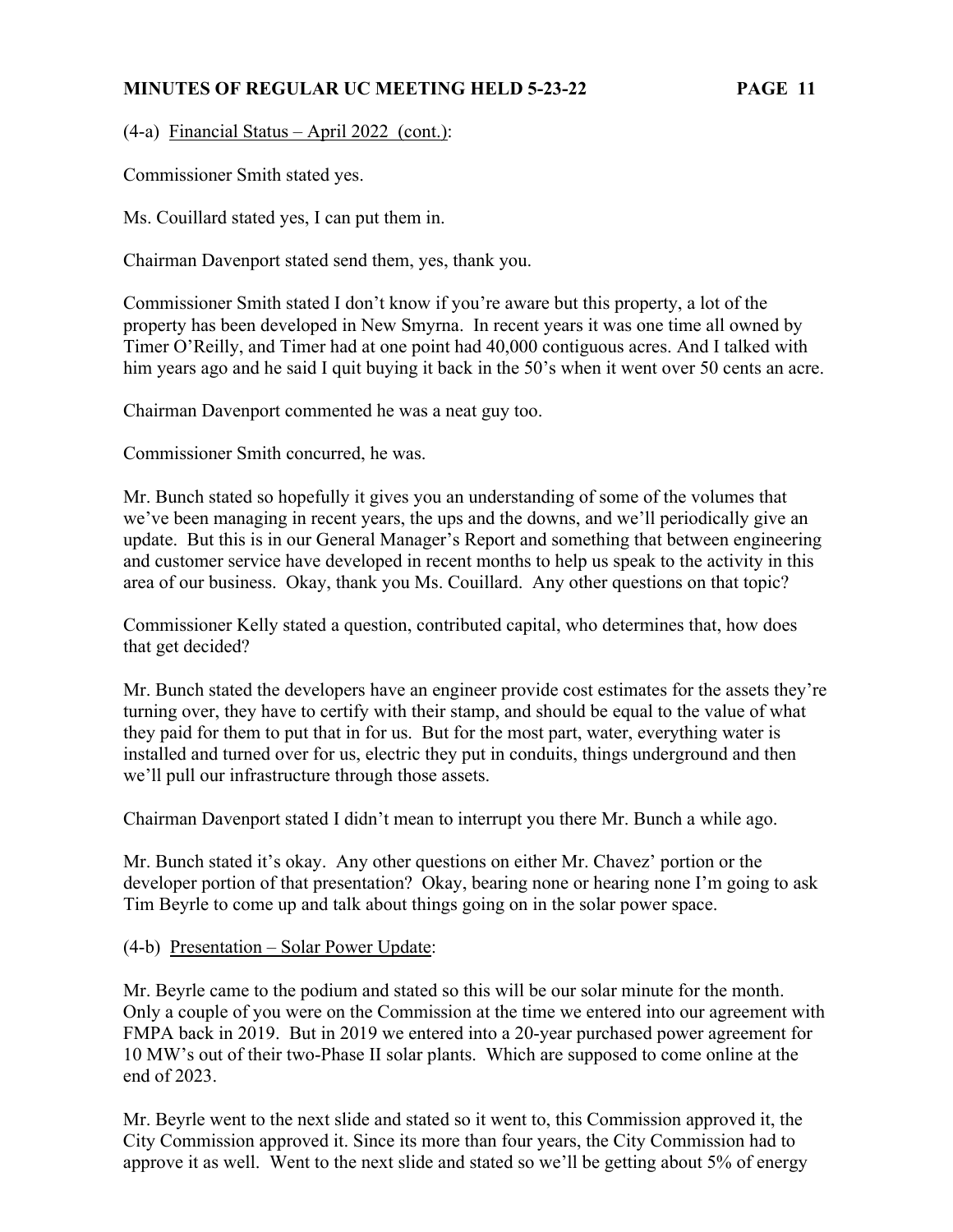#### (4-b) Presentation – Solar Power Update (cont.):

needs out of this plant when it does come online. One of the things we looked at is possibly doing a subscription service, other cities have done that with their utilities. Where we could, if the City wanted to say they were getting all of their energy from renewable resources, they don't use as much as we'll be getting from that plant. So it was very popular, FMPA were able to build two plants, originally it was going to be one and then there was enough interest, so they are going to build a second one.

Mr. Beyrle went to the next slide and stated I don't know how many of you have heard about it recently but now there's a lot of the solar projects have been delayed or come to a complete stop because of the Department of Justice (sic Commerce) investigating Chinese solar panels. They're avoiding or evading tariffs by sending them to other countries and then bringing them over here, so until that gets done a lot of these projects are on hold. We'll be meeting with FMPA later this week, so we'll get an idea of how they're coming along.

Mr. Beyrle went to the next slide.

Mr. Bunch interjected to Mr. Beyrle before we jump off of that, could you speak to the relative cost per megawatt hour for that solar versus maybe what our current cost of power supply is.

Mr. Beyrle stated yes, the maximum, not-to-exceed price for those is \$28 per megawatt hour, or 2.8 cents per kilowatt hour. Right now our all-in cost is around \$64, so it's a low-cost alternative for us. It's an intermittent resource which, you know, brings some other problems but its very low cost compared to what our other resources are, so it would help bring our overall costs down.

Commissioner Smith asked where is this located?

Mr. Beyrle stated somewhere down south, there are two plants, one is in FPL's territory and one is in Duke's territory. So that way, because some of their members are tied to FPL and some are tied to Duke, they like to put plants in both territories. I'm not sure where they are, one's called Rice Creek, I think that's the one in FPL's territory. But they're usually somewhere down in the center of the state or up in the center of the state. So now FMPA is moving on to Phase III solar, they've gone out, they've got anywhere from two to five potential plants they're going to put in, depending on what kind of interest from their members. They'll be similar to the other ones where someone comes in builds it, they sell it to FMPA and FMPA sells to us. FMPA doesn't own the plants, they're just taking the output of them so that way they're not having the risk. But they're also, the developers get the tax credits, so for someone like us, we wouldn't get tax credits if we were to build it. So if we were going to do something like this, we'd probably go that same route. One of the things we'll be coming back with, probably in June, is a recommendation on how much, if any, we want to participate in Phase III. The advertised, the not-to-exceed cost for Phase III is \$34 per megawatt hour, which is higher than previous because some of those tax credits are going away or going down, and the cost of materials is going up, but it's still a very good deal.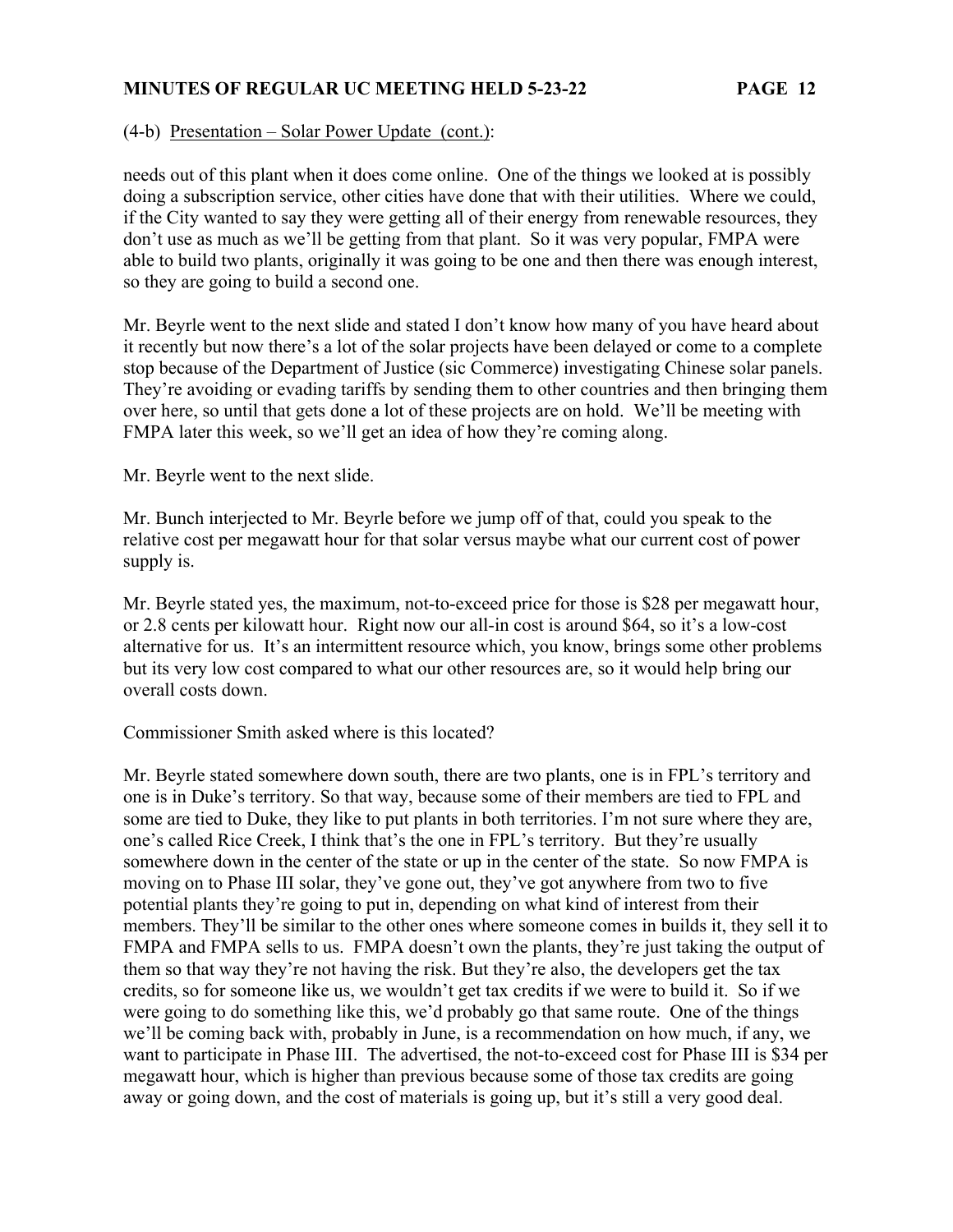(4-b) Presentation – Solar Power Update (cont.):

Mr. Beyrle went to the next slide and stated it's just got some timelines in there as far as what's going on, which I think I pretty well covered. Then went to the next slide and stated like I said right now we're assessing what we might want to take off of the future plants and we'll be bringing back a recommendation and hopefully they'll have, they are planning to have all of the agreements in place by the end of the year, and one more.

Chairman Davenport stated what's our investment we're looking at putting in here, in this next one, if we participate?

Mr. Beyrle stated in the Phase III?

Chairman Davenport stated yes, Phase III.

Mr. Beyrle stated we haven't decided yet, it will probably be in the 5 to 10-megawatt range.

Mr. Bunch stated and these are operating contracts, neither Phase II or Phase III involve any capital outlay on us.

Mr. Beyrle stated right.

Mr. Bunch continued, the developer invests the capital, gets the tax breaks and then for FMPA and members like us are just pay as you go per megawatt hour costs.

Mr. Beyrle started, and then…

Chairman Davenport interjected so the developer develops it, for instance the big one west of town out here, put that together and then he goes and sells it to FMPA. And FMPA sells it to a group of us utilities?

Mr. Beyrle stated yes, they're taking part of it for their members and then since we're a member we're also taking a part, we participate just like they do.

Chairman Davenport stated right, which we're members of.

Mr. Beyrle stated yes, all the members can purchase out of that plant, but none of us have any risk or any upfront costs.

Chairman Davenport commented interesting.

Mr. Beyrle stated so in parallel with that we've got a, been working with Burns & McDonnell to look at our Western Utility Complex to see if there's any options to offer that up for solar construction, possibly use the reclaimed pond for floating solar. We haven't got the report back yet, there's some challenges with the property, as far as putting solar arrays out there.

Chairman Davenport stated because of the wetlands?

Mr. Beyrle stated yes.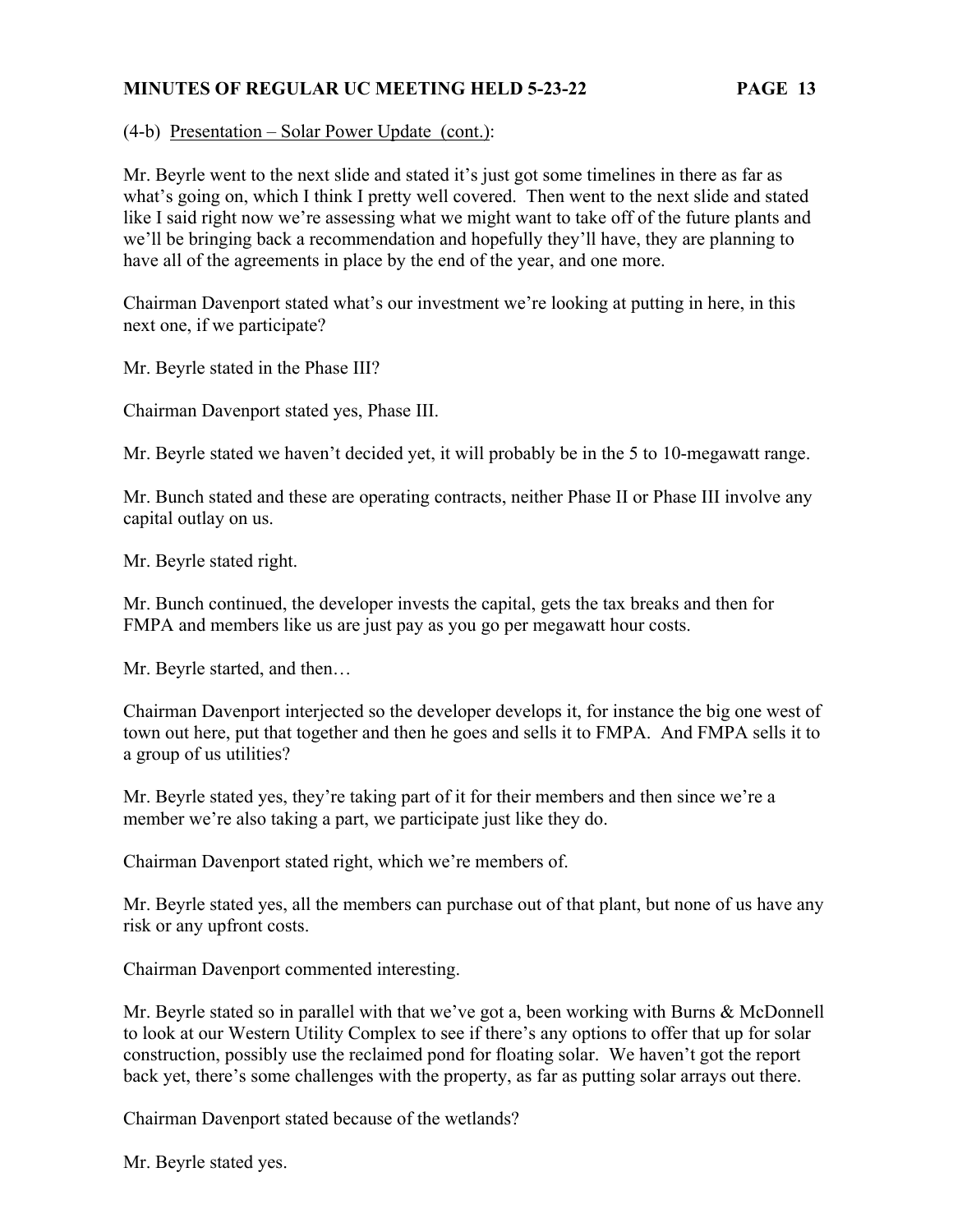(4-b) Presentation – Solar Power Update (cont.):

Chairman Davenport stated I keep saying we should look into starting a wetland bank, that land setting there, but we still own the land, but we can sell it, you know, to use allotments for credits for developers. That's something very important we still ought to look at.

Mr. Beyrle continued and stated so we're looking at it now, just seeing what kind of buildable area there is for solar out there.

Mr. Bunch stated so Mr. Beyrle you're expecting the final report from that in the next week or so, is that correct?

Mr. Beyrle stated yes.

Mr. Bunch stated what would you anticipate coming to the Commission for in the June meeting?

Mr. Beyrle stated for this, the internal project, probably nothing at this point. I think it's going to be, the draft report we'll be getting soon and then they can look at the financial part. We didn't even have them look at the costs or anything because we wanted to see if it was even worth pursuing.

Mr. Bunch stated do you see the decision or decisions to participate in Solar Phase III with FMPA and the U.C. project as separate, or would you say here are the costs.

Mr. Beyrle stated yes, I think they're separate. You know one of the things we were originally, when we kicked it off, we thought well maybe FMPA could get it built out there, but I don't know if 75 MW's is doable on that property.

Chairman Davenport stated where, on this right here Mr. Beyrle, a request for proposals, there's several responses. Where could you review, where could I go and review those requests for proposals, I'd like to read them, see that.

Mr. Beyrle stated those are FMPA's request for proposals.

Chairman Davenport stated on their website?

Mr. Beyrle stated I'll find out, adding when we meet.

Mr. Bunch stated yes, we should be able to get a copy, we have a meeting actually with them this week.

Chairman Davenport stated for information purposes, I'm just interested.

Mr. Beyrle stated yes, when we meet with them on Thursday, we'll ask.

Chairman Davenport stated thank you.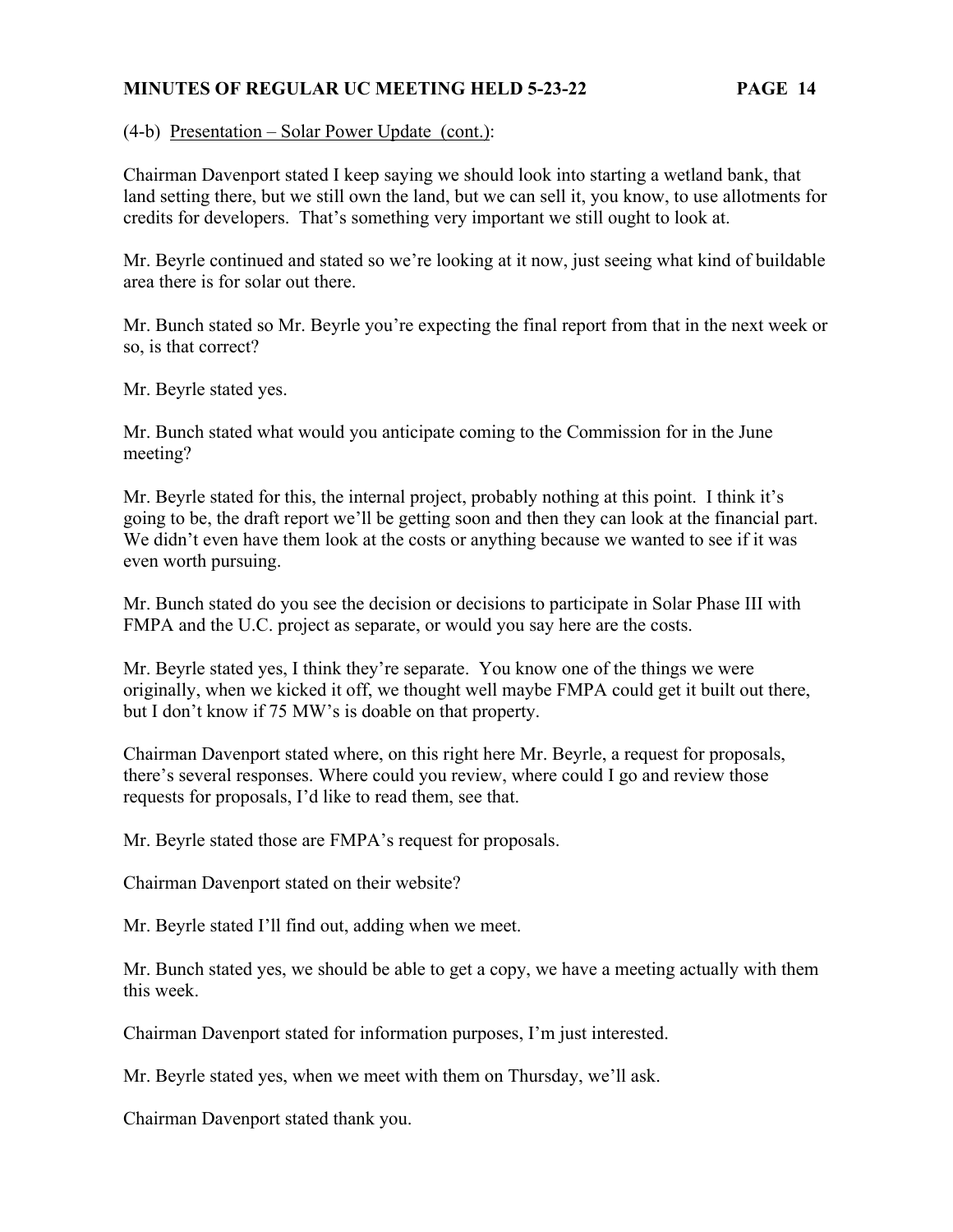(4-b) Presentation – Solar Power Update (cont.):

Mr. Bunch stated so several things going on related to solar. Solar Phase II for those that are newer, should go online by the end of 2023 unless this solar panel issue gets really out of hand. And then Solar Phase III, we'll be looking at whether or not we'll participate, and if so how much. And then a similar decision for the Western Complex property, which while we own a significant amount of land it's very, very wet and how much we use it is in question, but they're dotting i's and crossing t's on that analysis as we speak. We'll be coming back to you soon.

Chairman Davenport commented that could be very exciting though.

Commissioner Hawes stated Mr. Beyrle, this is a little off topic, if you, natural gas, I think FMPA said 80% of power, have you seen, do you know from their perspective or Duke or whomever, are they seeing any issues with supplies of natural gas at this point? It's all coming okay, maybe cost more but it's available.

Mr. Beyrle stated no, I haven't heard of any issues.

Commissioner Hawes stated okay, and then does the electric power kind of give you some room I guess for lack of a better word to kind of opportunistically kind of flip back and forth between the two. Is that, or is it sort of more once you're on, you kind of keep the pipeline open so to speak.

Mr. Beyrle asked on?

Commissioner Hawes stated in other words you're pulling electricity, do you know, how am I trying to ask this, does it, do you know if its natural gas or do you know if its solar power coming through to you?

Mr. Beyrle indicated no.

Commissioner Hawes stated it's just, okay, so it's just electricity, okay I get it.

Chairman Davenport stated Mr. Beyrle I had a former Chairman of our Utilities Commission, Oscar Zeller, asked me the other day and we were talking. He said Buddy do we buy, he wanted to put on some solar panels, he's buying them for west of town solar. Do we buy back the electricity? I think I asked you Mr. Bunch or somebody, and we do.

Mr. Beyrle stated we do.

Chairman Davenport stated okay, then I'll just tell him to contact you then.

Mr. Bunch stated do you want to mention how that happens Mr. Beyrle.

Mr. Beyrle stated it's basically a net meter, net metered. So there's times when you're sending back to us, at the end of the year we true it up, and we give you… Isn't that how it works, we give them a credit once a year? At the end of the year if you generated more than you used, we cut you a check, otherwise it's just reduces your bill each month.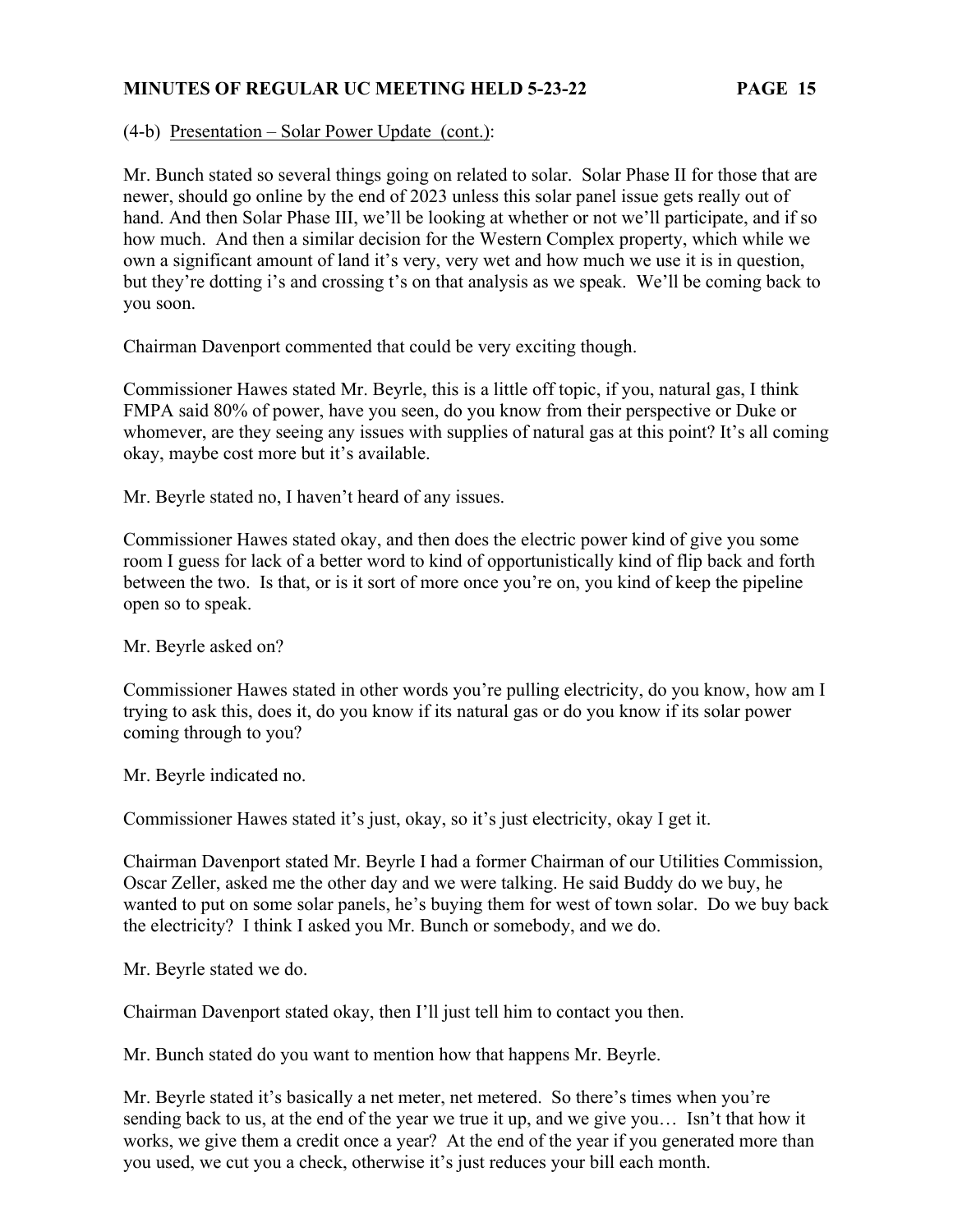(4-b) Presentation – Solar Power Update (cont.):

Mr. Bunch stated okay, any other questions for Mr. Beyrle? All right, well Mr. Beyrle will probably be back up here next month. Then stated thanks to Mr. Beyrle.

## (4-c) Introduction – Josef Grusauskas, Director of Water Resources and Heather Carrizales, Manager, Human Resources:

Mr. Bunch stated we had two great new folks join us in the last month. I'll introduce them by name and ask them to come up. We hired a new Water Resources Director, Joe Grusauskas, and a Human Resources Manager, Heather Carrizales. And I'm going to ask them in reverse order to come up so that when Ms. Carrizales finishes, Mr. Grusauskas can then introduce himself and cover his agenda item as well. So, Ms. Carrizales.

Ms. Carrizales addressed the Commission by stating good afternoon, my name is Heather Carrizales and I'm the new Human Resources Manager here at the Utilities Commission. I'm happy to be here.

Chairman Davenport stated welcome.

Ms. Carrizales stated prior to coming here I have about 20 years of experience in Human Resources, 14 years have been in the public sector. I have a handful of Human Resources certifications and still look forward to getting up and coming into work every day.

Chairman Davenport stated well, thank you, adding you've got a pretty smile so that's what we like too.

Ms. Carrizales stated thank you, I do enjoy working with people believe it or not; it's part of the job.

Chairman Davenport stated so you've got a good group here I've got to tell you.

Ms. Carrizales stated I've been out and about and met quite a few of the employees and everybody really has been great so far.

Chairman Davenport stated that's awesome, welcome aboard.

Ms. Carrizales stated thank you so much, I appreciate it.

Mr. Bunch stated so Ms. Carrizales is local, maybe you could tell us a little bit about where you most recently worked.

Ms. Carrizales stated yes, I am a native Floridian from a little bit south here, in Brevard County actually. But my parents bought property in Oak Hill, back in the early '90's, so they've been in this area for quite some time. And I moved here with my children in 2007 and shortly thereafter found a job with the City of Port Orange. I have been up there for 14 years before coming a little bit closer to home for me, so I'm happy to be eight minutes from my house in northern Edgewater.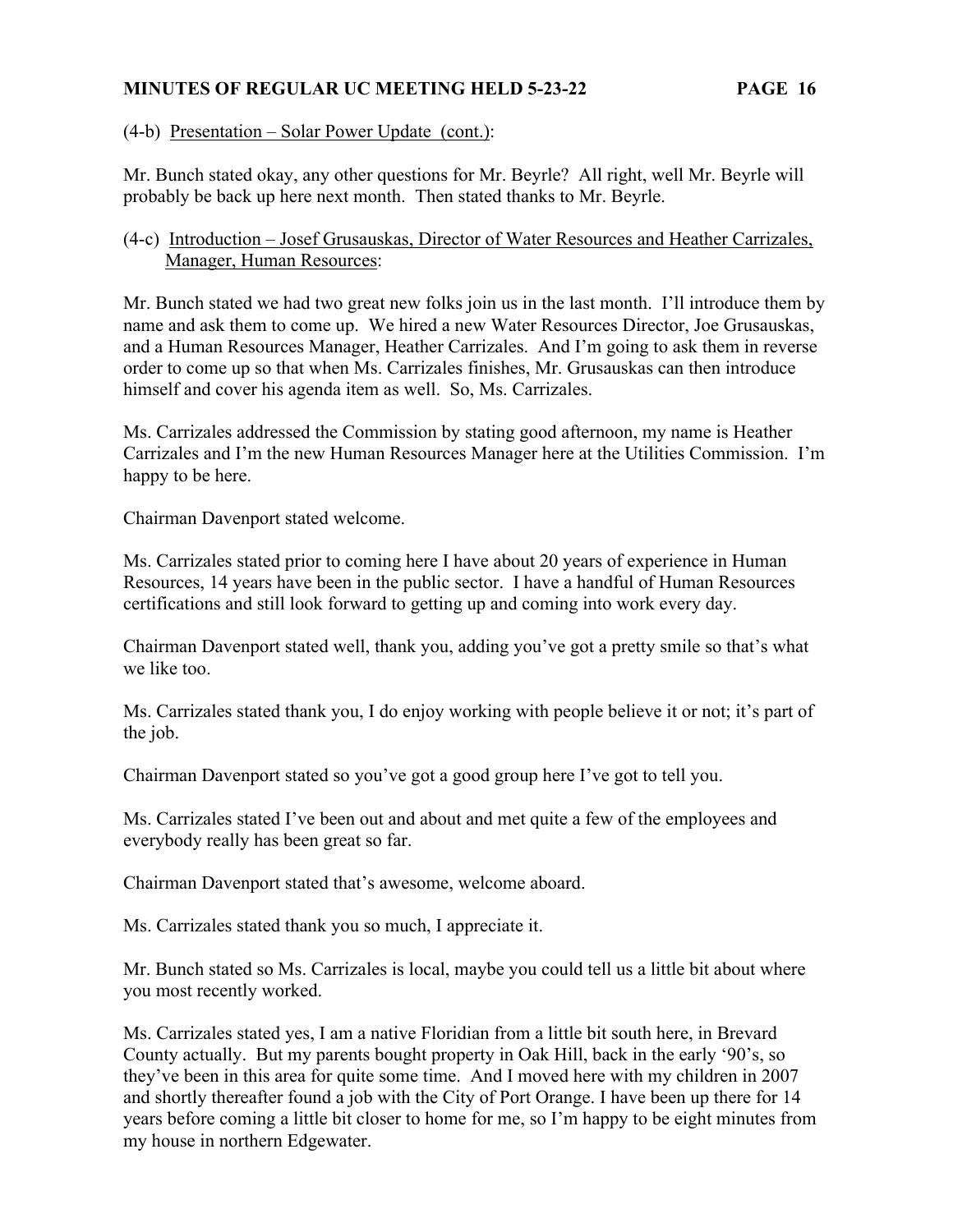(4-c) Introduction – Josef Grusauskas, Director of Water Resources and Heather Carrizales, Manager, Human Resources (cont.):

Chairman Davenport stated that's great.

Ms. Carrizales stated absolutely.

Chairman Davenport stated any questions for us?

Ms. Carrizales stated I do not, other than I'm happy to help any way I can. I'm looking forward to you know, really engaging employees and improving our employee experience here and making sure our employees are taken care of so that they can turn around and focus on taking care of our customers. So that's exciting to me, like I said everybody's been great so far, really looking forward to it.

Chairman Davenport stated you've got some good leaders you're working with, so we're excited.

Ms. Carrizales stated absolutely, that's very apparent already. Thank you very much.

Mr. Bunch stated thank you Ms. Carrizales. If I could ask Josef Grusauskas to come to the podium, tell us about yourself and then cover your agenda item.

Mr. Grusauskas stated good afternoon, my name is Joe Grusauskas. I am not a native Floridian, but I learned to walk in Stuart, Florida, and spent most of my life in the southeast area of Florida. I've been doing utilities for over 30 years, I hate to say, grey hair to show it. Built RO plants from basically Martin County to Volusia County and most currently I've been working with the City of Mount Dora in the central Florida area. About four years ago I moved over there from Port Orange area and I'm glad to be back to the coast. So I'm looking forward to working with all of you and it's a great organization and I'm really excited to be part of it.

Chairman Davenport stated thank you for joining us, appreciate it. Any questions for us?

Mr. Grusauskas stated no, but I do have a slight presentation for you.

Chairman Davenport stated okay.

#### (4-d) 2021 Consumer Confidence Report (CCR) – Water Quality Report:

Mr. Grusauskas continued and stated we are doing our Consumer Confidence Report, you might know it better as the Water Quality analysis we do every year, it's part of an EPA program. This year we're going to do it a little bit differently, instead of sending out mail stuffers, that basically get thrown away, we are going to put a tag on the bill and it's part of your agenda item (sic handout). On the bottom of your bill, in three consecutive months, where people can find the information digitally. In about 2013 the EPA realized we're moving to a digital society and that just wasting paper to throw it in the garbage can wasn't the best way of getting the information out. So part of the new process is if one of our older or somebody who likes to get stuff in their hand, paper, all they have to do is request a copy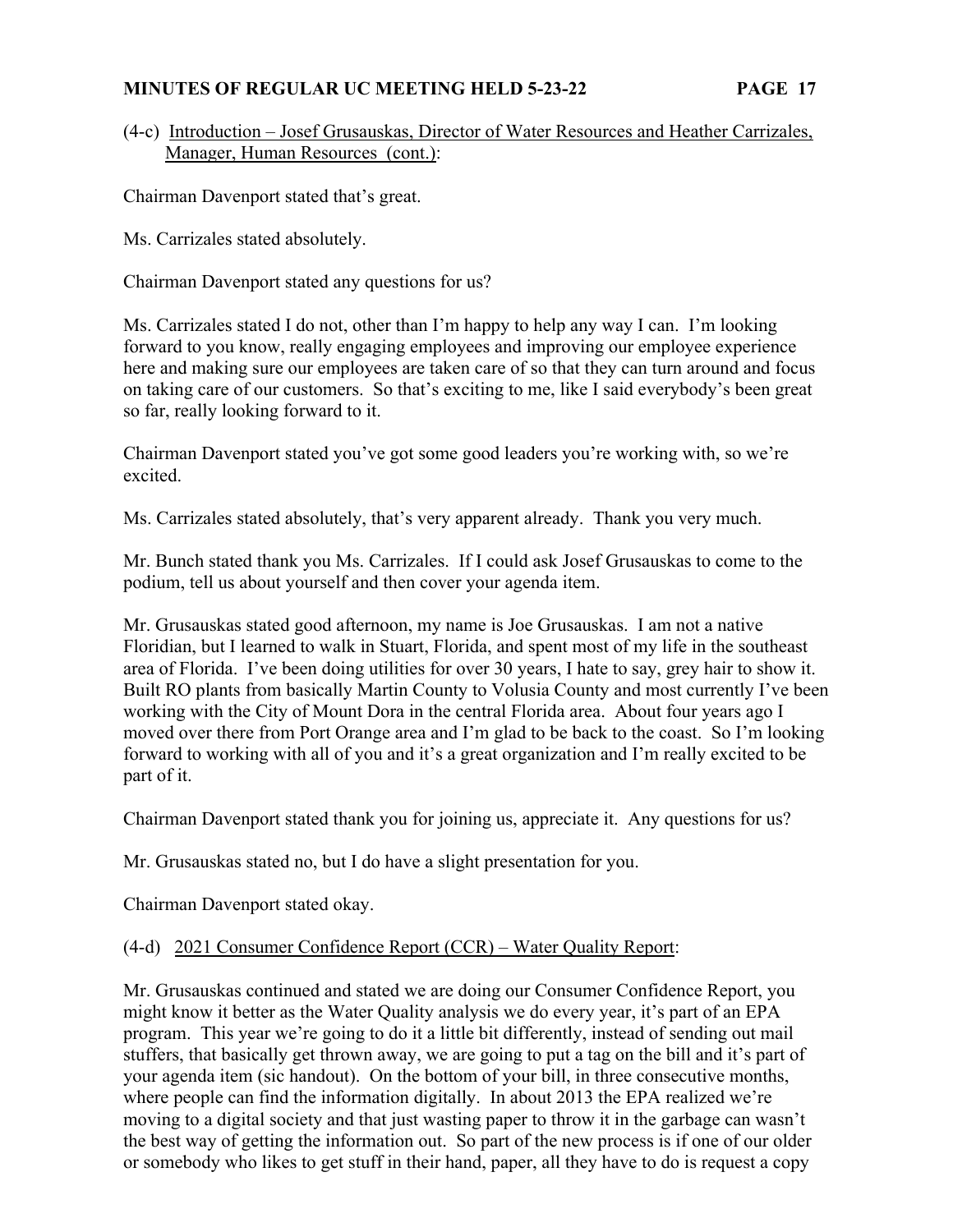### (4-d) 2021 Consumer Confidence Report (CCR) – Water Quality Report (cont.):

and we will send it out to them. We'll maintain their name every year and we'll send them out paper as long as they're our customer. But 90% or more of our customers like it digitally, it's on our website, and we do have a few handouts downtown, you know downstairs if somebody comes in to pay their bill, etc. So I'm kind of excited about it, I did this at my last two utilities, and it's been a very popular program. Most people are going to e-bill, e-pay and its more along their style of paying and absorbing the information when they want it and how they want to get it. Then concluded by stating so that's my presentation.

Mr. Bunch stated so how was the report Mr. Grusauskas, how did we do?

Mr. Grusauskas stated oh, perfect, we meet all the standards of EPA and your operators work 24/7, you know we operate at the plants 24/7, to make sure we stay in compliance. We're currently in a chlorine flush, if you've noticed that. Basically we run chloramines, the reason we run chloramines and not free chlorine is it tastes a little better and it doesn't create trihalomethanes. Trihalomethanes are a cancer agent that can, with free chlorine bonds with organics in the water, it can be detrimental to your health down the road. So if you add a little ammonia to the chlorine you make a chloramine product, it's still a disinfectant, it doesn't smell as bad, it doesn't taste as bad, it's a milder thing. But twice a year we do a chlorine flush to ensure our pipes are in optimal condition, kind of like you know doing a deep cleaning in your house.

Commissioner Smith stated is there anything from your analysis that has you concerned, any contaminant?

Mr. Grusauskas stated no, your system is very good, but your water plant is very old. There is some opportunity to modernize your water plant in your future. Might change the taste a little bit, a higher quality when you do that. You're using lime softening at this point and you're basically burning the water with lime, but it also has a more minerally taste to it when you do that. So some of the newer processes, you know I'm not going to say watery, but they have less minerals in them.

Chairman Davenport stated what can we do there, what expense, I'm just curious, would you be talking about to upgrade our water quality?

Mr. Grusauskas stated I don't think it's an expense as you're thinking about it, I think it's just your plant is older and you're going to have to move to a new technology, you know a more modern technology to do that and you're going to have to do that whether you want to or not. Your plant is probably 60 years old.

Chairman Davenport stated is that on the drawing board?

Mr. Bunch stated it is, and Mr. Grusauskas has seen that. So our plant was built in 1975, it's about 47 years old, but it's been well maintained. So we've talked about moving to pellet softening, gives us better quality, lower operational costs.

Chairman Davenport stated we just did that.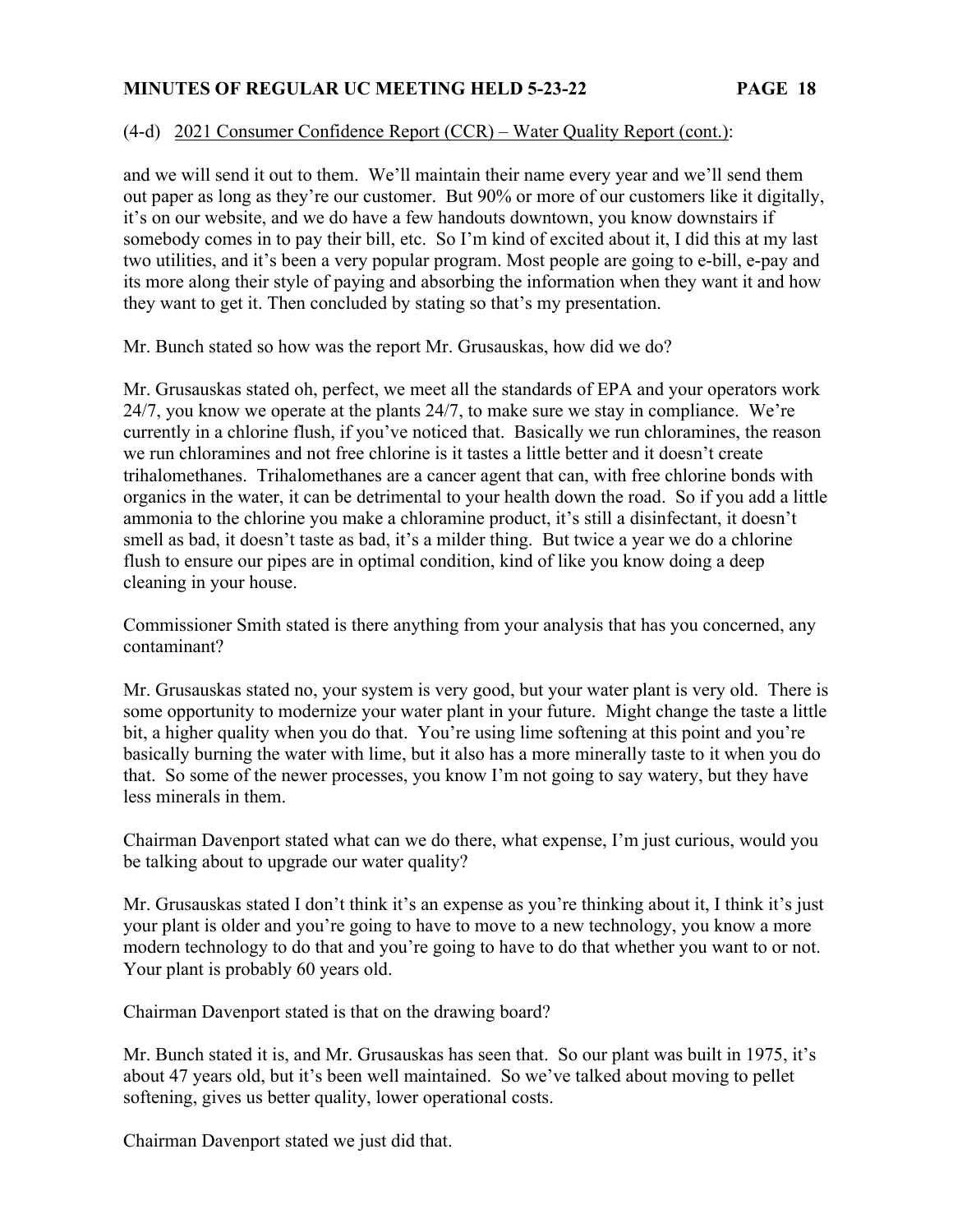## (4-d) 2021 Consumer Confidence Report (CCR) – Water Quality Report (cont.):

Mr. Bunch stated well, that's in the next three to five years but that's the opportunity that Mr. Grusauskas spoke to.

Mr. Grusauskas stated yes, I was a little ahead of myself, I probably shouldn't have mentioned in my…

Mr. Bunch interjected that's okay, they've heard about it.

Mr. Grusauskas stated so like I said, there is some opportunities and some of the operating costs and the reliabilities on some of the new technologies are a little bit different than the older technology. It's getting harder to get rid of lime sludge, there's a lot of advantages to moving to a newer process. Plus again, you know, you're going to start spending a lot of money trying to maintain that plant which, it's an old technology.

Chairman Davenport stated well it sound like to me, what I'm hearing, sounds like sooner the better that we do something like this. If it's inevitable and the water's going to be better.

Mr. Bunch stated yes, the design for that will start this coming year, it's in the budget. We did the pilot last year; you may recall that.

Chairman Davenport stated right.

Mr. Bunch continued, where we had Veolia come in and do a pilot test, to make sure the chemistry would work out, and they validated that. Now in preparation of this year's budget we put that in for the next three or four years with design starting in this coming fiscal year.

Commissioner Smith stated would everything be improvements to the existing facility or building a new facility?

Mr. Bunch stated it's an improvement to, and when you compare the existing lime process, if we upgraded that to pellet softening over a 20-year period it's almost \$8 million less shifting to pellet softening than the current process; so it's a good business decision as well.

Chairman Davenport stated absolutely.

Mr. Grusauskas stated I do have one other point; we currently are in the chlorine flush now. My staff has notified us that there's some concern that the chlorine flushes happen during the holidays. So we're going to look at possibly modifying that schedule to a more August / February schedule so it's not necessarily during the holidays when you're going to taste that and smell that chlorine in your water. It's actually a little bit better for the program when you chlorinate during the heat of the summer, that's when you basically have all the issues with your pipes, so we'll be flushing at the same time. So we're going to look at that and I'll probably be coming back to you guys with a plan to modify our schedule from the current schedule of where we kind of do it during the Thanksgiving and Christmas, to a later time in February and just kind of shift the whole schedule around.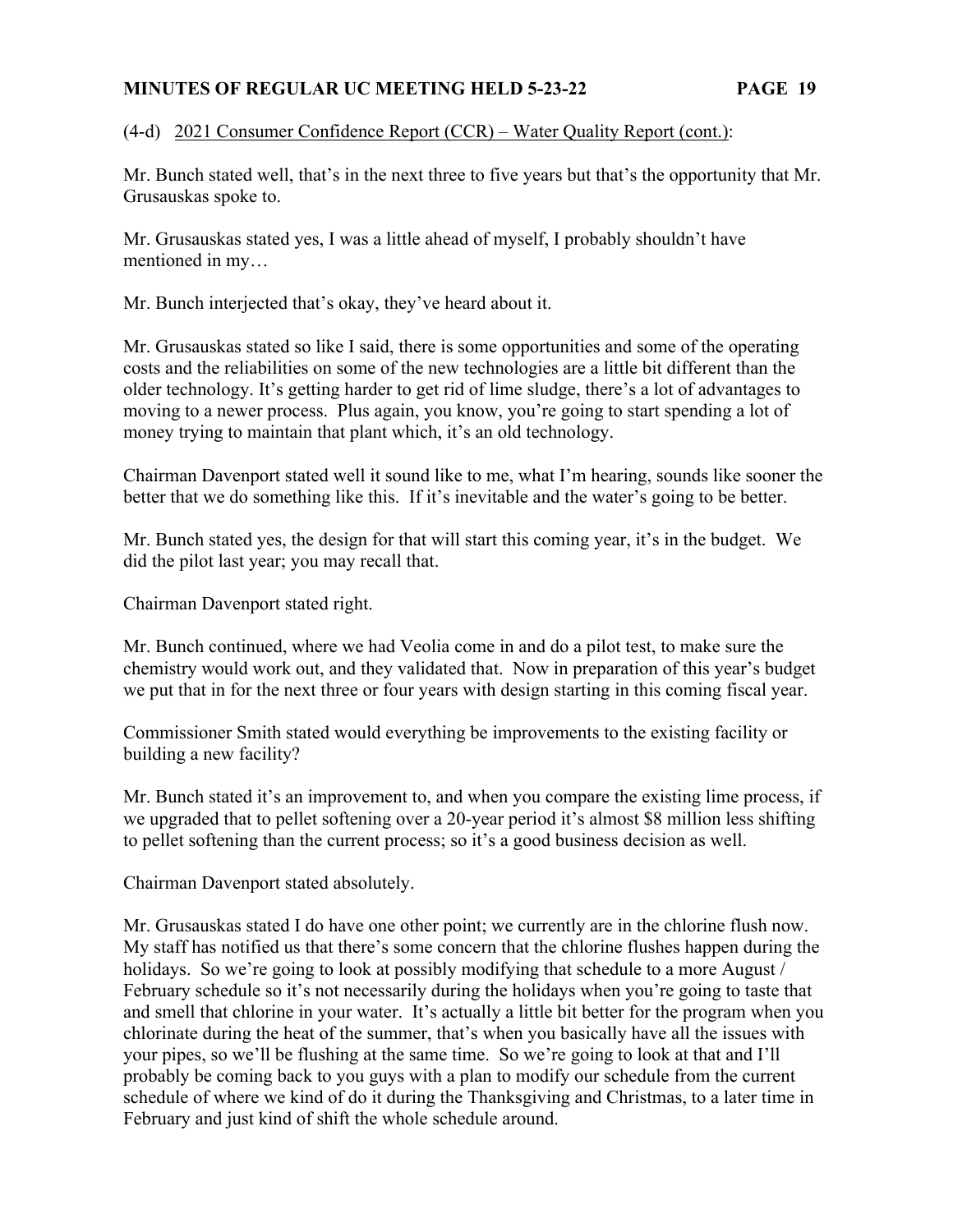(4-d) 2021 Consumer Confidence Report (CCR) – Water Quality Report (cont.):

Commissioner Smith commented yes, I don't want my relatives complaining about the water out there.

Mr. Grusauskas stated, and we don't add any more chlorine, we just turn off the ammonia.

Mr. Bunch stated maybe will stay longer Commissioner, and then thanked Mr. Grusauskas.

Chairman Davenport stated anything else?

Mr. Bunch stated that's it for the General Manager's Report Chairman.

(5) Commission Counsel's Report – General Counsel:

Chairman Davenport stated okay, item number five, if we could move on, Counselor.

Mr. Bunch stated General Counselor Cloud you're on the phone, can you hear us okay?

Mr. Cloud stated just fine.

Mr. Bunch stated all right sir, we've got your slides which Mrs. Simmons will be putting up on the viewer here soon. How do you want to work it, can you see us presenting or do you want…

Mr. Cloud stated oh yes, no, I'm fine.

Mr. Bunch stated okay, then tell Mrs. Simmons when to forward if you would.

Mr. Cloud stated well, there's just three things I'd like to cover quickly.

(5-a) Informational Presentation – Use of U.C. Revenues for Affordable Housing:

Mr. Cloud continued and stated the first you see listed before you, is whether or not revenues derived from Utilities Commission operations can be used for Affordable Housing, and the answer is no. Unlike a City or a County which has Home Rule Powers, broad powers that exist unless they are expressly preempted by the legislature, the Utilities Commission does not have Home Rule Powers. And so because of that you look to see if there is any kind of express authority for us to either directly or indirectly provide funding for Affordable Housing. And there are basically three big reasons, the first is that there is no authority. If you look in the Constitution, you can look in the General Laws which are in the Statute books, or you can look at the Special Acts which tend to be locally drawn Acts or Charters, like we have. And ours is very narrowly drafted for utility authority, doesn't say anything about Affordable Housing. State law actually prohibits the Utilities Commission from expending Capital or O&M on Affordable Housing. And then our bond covenants likewise prohibit us from expending monies for anything other than a system purpose. So because we're Dillon's Rule, in other words we have only those powers that are expressly authorized or necessarily implied by the State legislation that exists. And our Charter is limited to the management,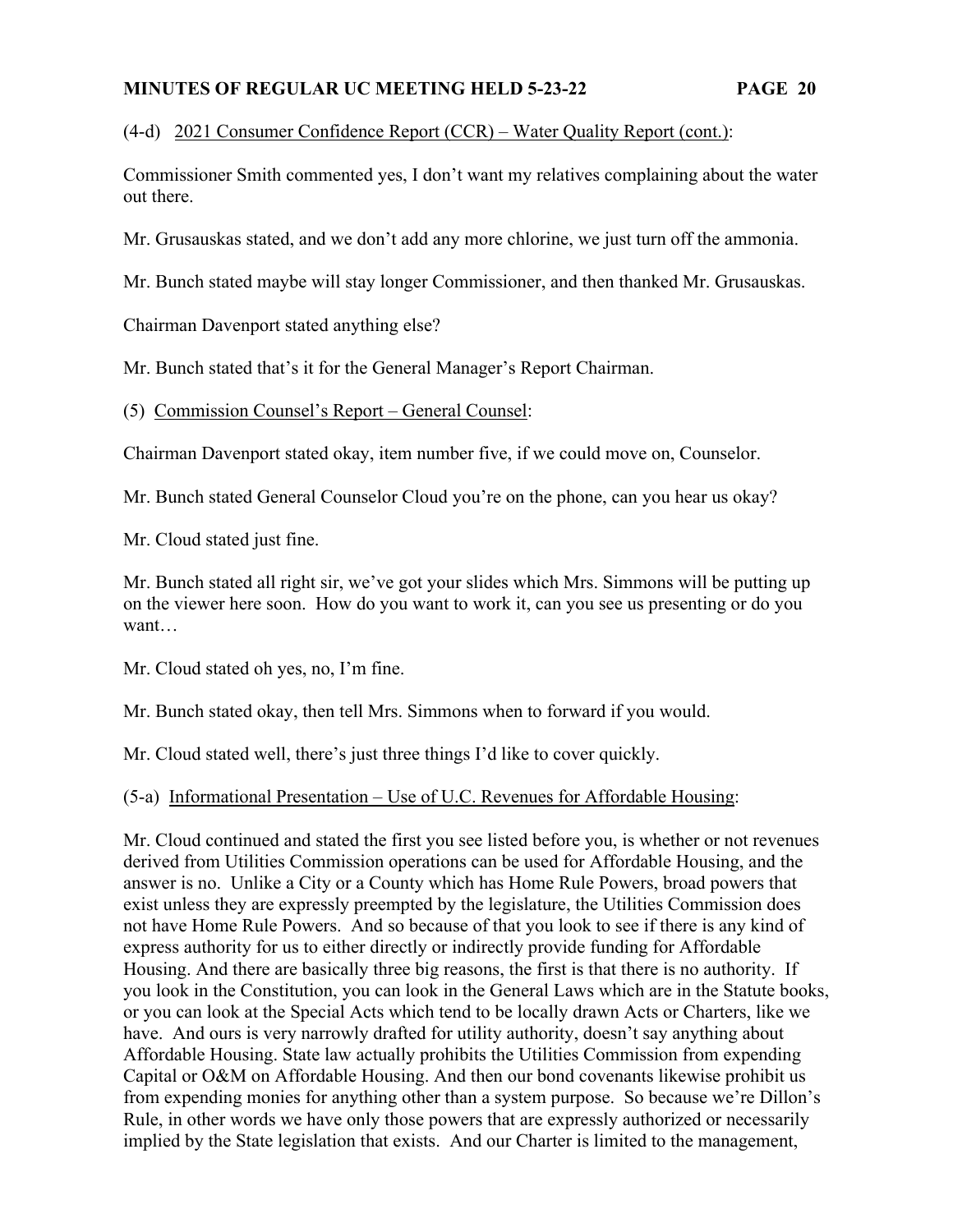## (5-a) Informational Presentation – Use of U.C. Revenues for Affordable Housing (cont.):

operation and control of City utilities, then in collecting rates, fees and charges, those have to go for the services and utilities it provides. And there's no other general law or authority for an entity like the Utilities Commission, you know if we were a full-blown City and we had that power this would be a different discussion, but we're not.

Mr. Cloud continued, and in fact, and we saw this in looking at the impact fees, our capital connection fees, there's a Statute on that and there is case law on that, and both say the same thing. They say that if you're going to collect capital charges for a purpose then there has to be a twin rational nexus that exists in how the charges are established and how they're levied so that the charges are lawful. And so you, for example, cannot take charges levied for water and sewer capital needs and then use them for Affordable Housing. It's a good way to get sued and have to refund a lot of money, and we really, we don't want to go anywhere near that, similar standards also apply in the user rate area. And the last reason of course, comes down to our bond covenants and this is very typical for revenue bonds, not only in Florida but just about every other jurisdiction in the United States that authorizes the raising of debt in order to pay for a proprietary operation that spins off revenues. And that is the bond covenants themselves limit the use of those system revenues to things that are system purposes and that is narrowly defined. It's broadly defined in the sense that its anything that has to do with utilities, but its narrowly defined in the sense that you can't use it to buy, you know you can't use it to set up an automobile operation or provide affordable housing. And so it's really not even close, I did a full jurisdictional research just to see. There's only one state that has any kind of case law on this, it's New York state and it deals with general purpose cities which in New York, as in Florida, has Home Rule Powers – which we are not. So with that, I'd be happy to answer any questions that you may have about that item.

Commissioner Hawes identified himself and stated I really appreciate you going through this because in looking at, for lack of a better word, sort of the powers that the Commission has, I think we're rather narrowly defined and operating in the best interest of our client base and obviously working with management to do that. We're narrow but we're deep and so I think it helps to kind of make sure we understand the boundaries of can and can't do and we're operating in the way that keeps us in line with what we're supposed to be doing; so I appreciate what you've done here.

Mr. Cloud stated yes sir.

Commissioner Smith then stated is this going to be passed on to the Commissioner, I'm sorry I can't remember which Commissioner it was that brought this issue up.

Mr. Bunch stated I think Commissioner Hartman brought up the topic in the Joint Workshop, back in February.

Commissioner Smith stated because I know we sent a letter to the Commission (City) right on this?

Mr. Bunch stated yes.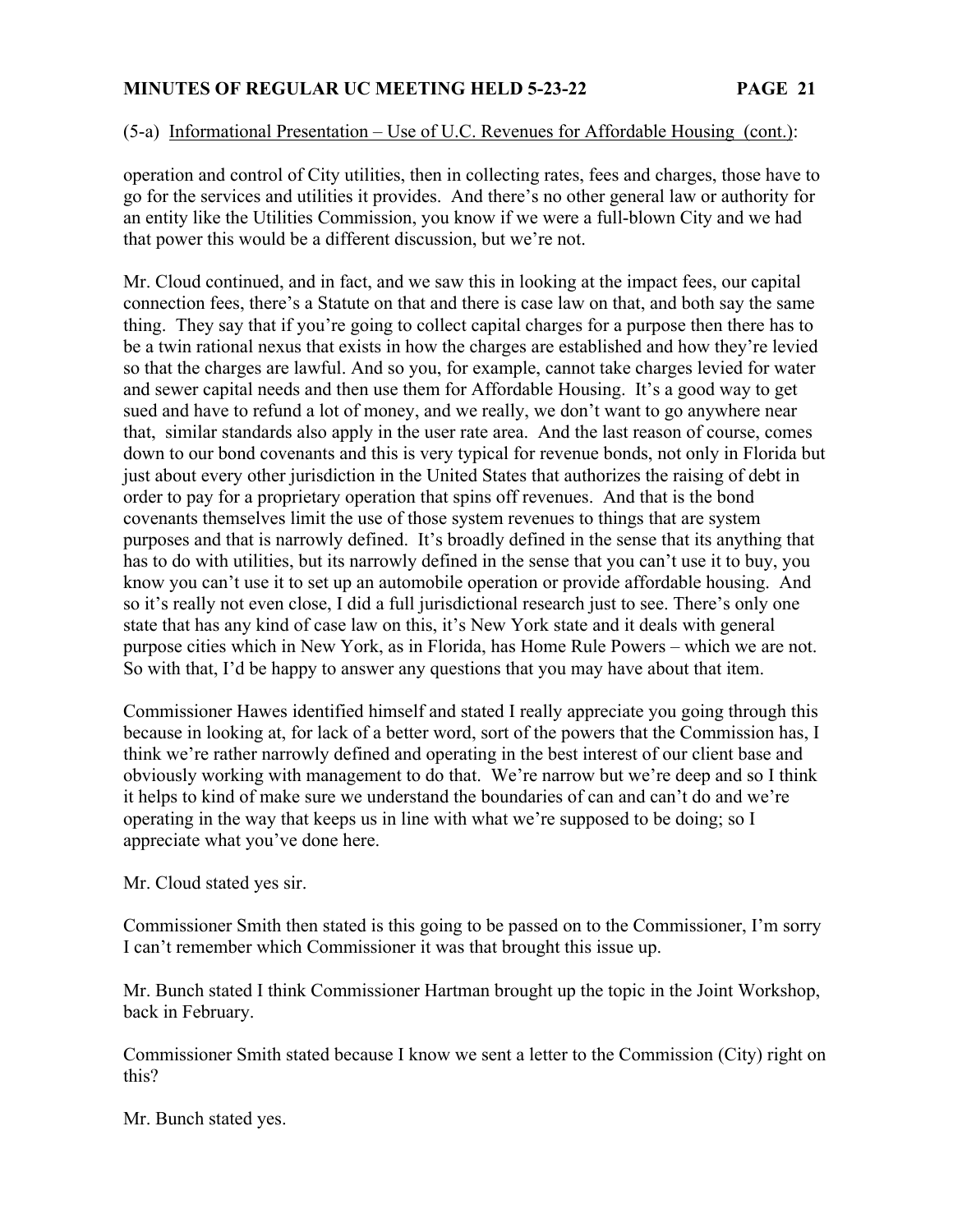(5-a) Informational Presentation – Use of U.C. Revenues for Affordable Housing (cont.):

Commissioner Smith continued and stated, to follow this discussion on what Utilities Commission can do in the way of Affordable Housing and send. It will be passed on?

Mr. Bunch stated yes, we can take what General Counsel Cloud has provided here and just put together a few bullet items to provide an update, that would be a good suggestion.

Commissioner Smith stated all right.

Chairman Davenport stated I would just send him a copy, that the City Attorney can copy this report for them to distribute along with a brief paragraph. This report tells it all and its very informative, easy.

Mr. Cloud stated okay, I could forward that on to Ms. Carrie Avallone.

Chairman Davenport stated yes, and just share it because we did discuss it, but we can't.

Mr. Bunch stated and we'll take that path.

Mr. Cloud stated right.

## (5) Commission Counsel's Report – General Counsel (cont.):

Chairman Davenport then stated okay, anything else Mr. Cloud?

Mr. Cloud stated yes, briefly, on the solar presentation you'll note the projects were all under 75 megawatts. The reason for that is if you go above 75 megawatts you have to obtain a power plant siting approval under Chapter 403, and that's very expensive, very lengthy. It also required Public Service Commission to assess and certify the need for it. And so virtually all of the solar projects that you see being developed in Florida are you know for 74.9 megawatts. I just wanted to point that out in case you were curious because there is obviously more need for that but that's why they're sized that way.

Mr. Cloud continued and stated and then finally, Circuit Court, down in the Vero Beach area, Indian River County, handed down a 16-page decision last Thursday. It is consistent with the number of historic decisions but its ruled once again that you cannot limit utility rates by contract. It was a case involving a town out on a barrier island and a city utility, Vero Beach's, not unlike yours, and so the case will have full applicability to UCNSB. And I just wanted to mention it, it's the third time I've won on that argument. You'd think eventually someone would realize that, but I guess not. Anyway, that's all I had to report Mr. Chairman.

Chairman Davenport stated thank you very much.

Mr. Cloud stated yes sir.

(G.C. Cloud forwarded this legal determination to the City Attorney via email on 5-23-22.)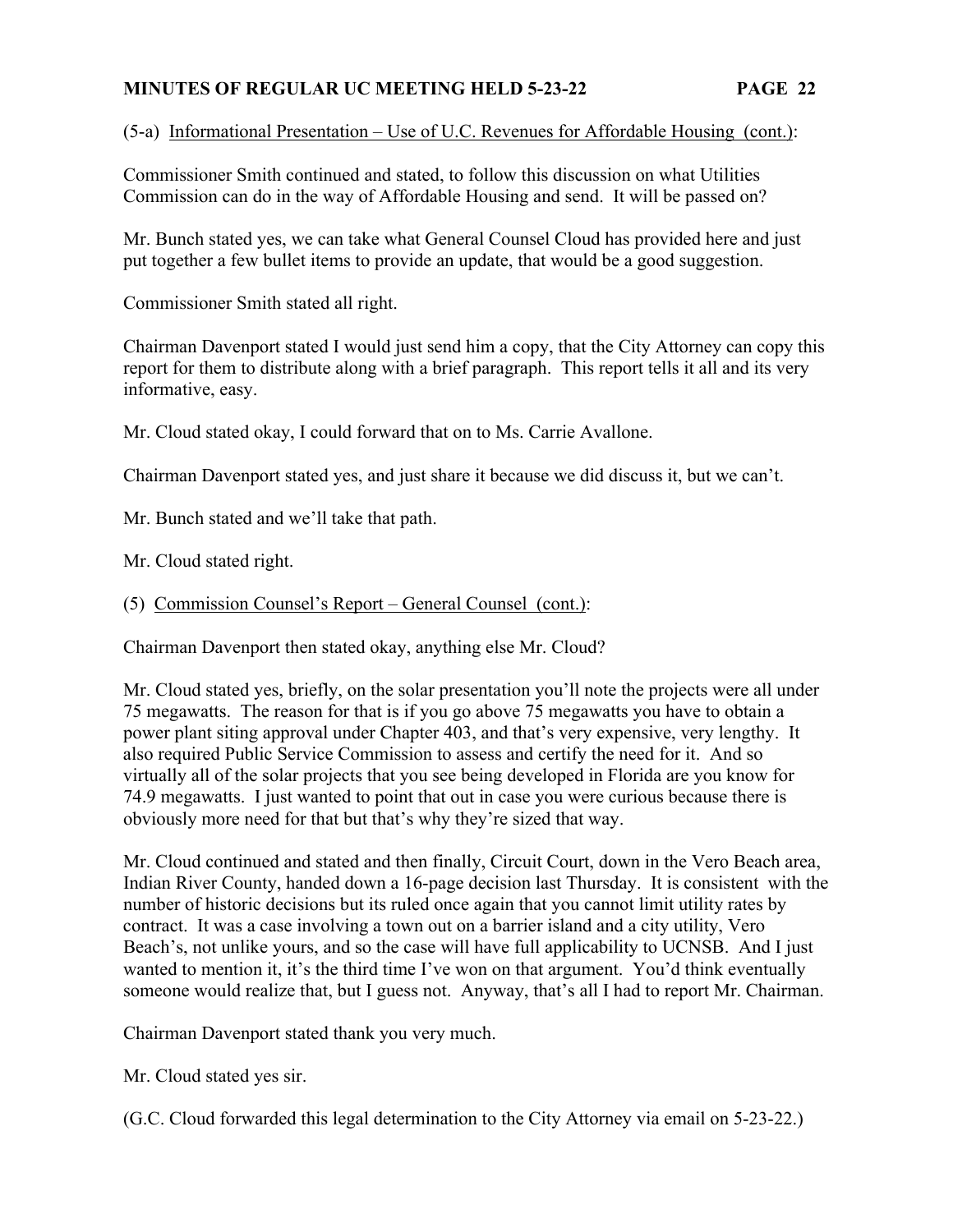(6) Old Business:

Chairman Davenport stated okay, item number six, Old Business.

Mr. Bunch stated yes, could I ask Efren Chavez to come to the podium please.

(7-a) Scheduling of Public Hearings, with FPSC Electric Rates Submittal (Street Lighting and Electric Vehicle Charging):

Mr. Bunch then stated item number 7-a., thank you Mr. Chavez.

Mr. Chavez stated okay, so we, as part of a couple of initiatives, we'll have a couple of rate proposals, so this is the notification of the public hearings. We have two proposals, electric rate tariffs, we are as per John McMurray's project related to installing some E.V. charging stations, with that becomes a tariff that we need to have that we don't have today. And then the second one is just more of an administrative but it's still a tariff change, the public streetlight and private outdoor lighting electric service rate schedule. With the supply chain issues and really with the changes in the costs of materials we, our Purchasing Department noted that the pricing that we had developed during the rate study did not properly, in essence, does not reflect today's costs of materials. So there's some adjustments on those and just thought at that time we would put them both together and have them. With the public hearings there'll be one in June, the final one in July, and then you will vote on it in the July meeting, which would then be effective for the August, first billing cycle in August. But nothing significant, just more of updated costs; just letting you know.

Mr. Bunch asked any questions for Mr. Chavez? Okay, you'll see him next month otherwise.

Chairman Davenport confirmed there were no questions.

Mr. Chavez then added, and Mr. McMurray will talk further about the E.V.'s.

(Note – Motion authorizing the scheduling of these public hearings, on June 27, 2022 and July 25, 2022, preliminary and final respectively, was made below, within the discussion under agenda item 8. Possible Other Business.)

#### (7-b) Presentation – Electric Vehicles and Infrastructure / Preparing for the Future:

Mr. Bunch stated okay, speaking of John, Mr. John McMurray. There's been a lot of things going on with E.V.'s, charging, and everything related.

Chairman Davenport interjected, are we still on Old Business or did we move forward?

Mr. Bunch stated we're on New Business, item 7.

Chairman Davenport stated okay, we had no Old Business though?

Mr. Bunch stated no sir, I'm sorry, I should have perhaps said that.

<sup>(7)</sup> New Business: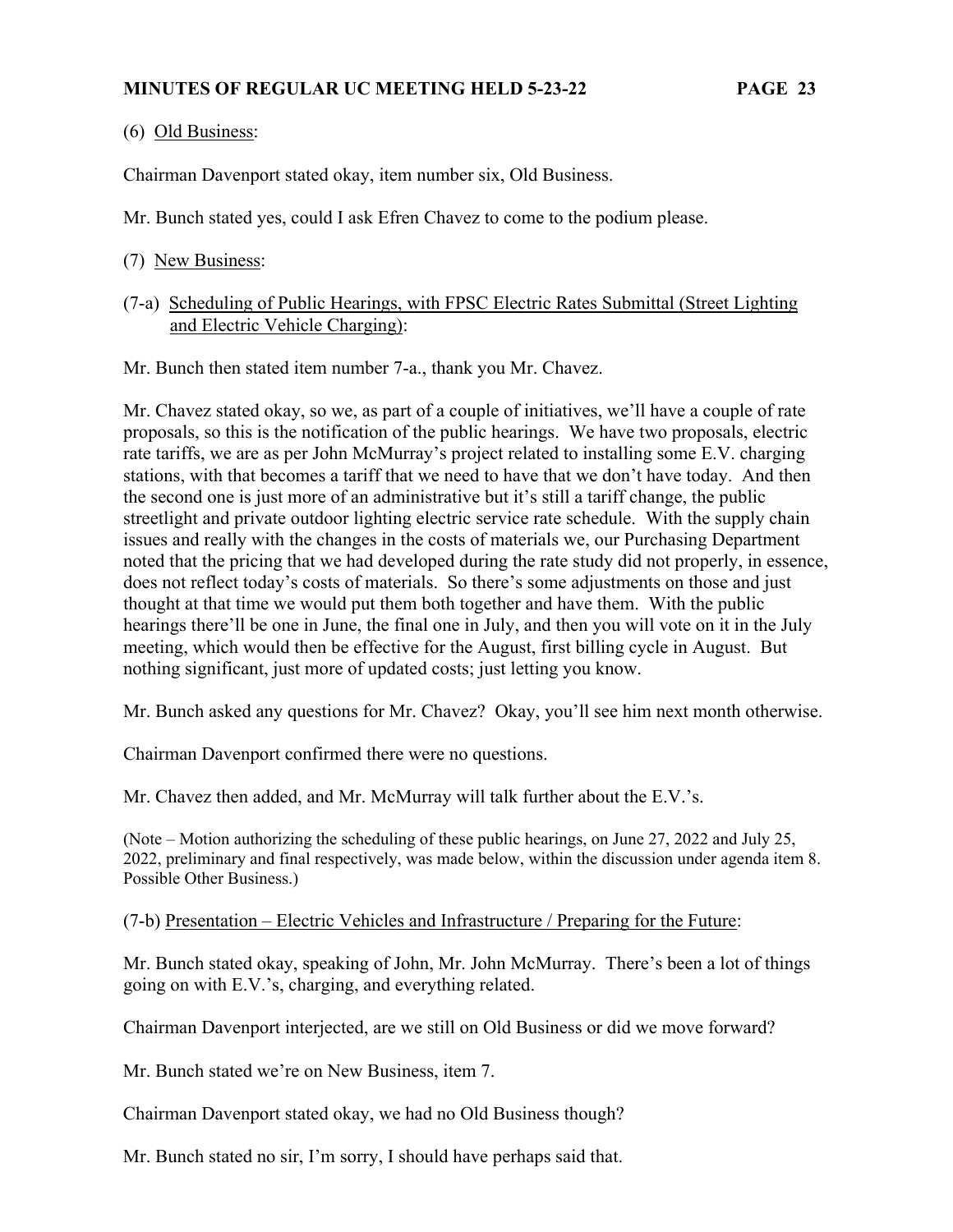### (7-b) Presentation – Electric Vehicles and Infrastructure / Preparing for the Future (cont.):

Mr. McMurray stated good afternoon, I'd like to provide you an update of the electric vehicles and electric vehicles chargers and infrastructure. Went to the first slide and stated so I'm going to cover these points right here, E.V. charging and electrification, the pilot that we have, the charging locations – will show a map of that, charging customer experience – will show what the customers are going to see when they come to our electric vehicle chargers, and I'll give you a brief summary.

Mr. McMurray went to the next slide and stated so this slide shows the electric vehicles, over on the right side, the exponential growth that's projected. It's looking out to the year 2030 with 18.7 million vehicles, and that's electric vehicles – plug in and hybrid vehicles. So a lot of growth coming, we're on the front end of a curve that's going up. We've seen six million electric vehicles sold total, up until last year, which some of the vendors are seeing, Tesla is one of them, as 50% growth year over year. And they're expecting that to happen, I think it was 80 something percent last year but they're anticipating next five years, over 50% growth.

Chairman Davenport stated and who, which company is that?

Mr. McMurray responded Tesla.

Chairman Davenport commented I figured, I just wanted to see if I was guessing right.

Mr. McMurray continued, so we have a study that our consultant is performing for us and it covers five points and we're looking out into the future. And this is a long-term study, it's not just looking at the next six months, or year, but we want to look out the next five, ten years and make sure that we're prepared for the future. So item number one, there at the bullet is, it's the infrastructure and making sure we have the appropriate infrastructure, and that's at our existing buildings and also around town, we're going to be looking at infrastructure. And the second item is what Mr. Chavez just alluded to which is the retail rate for charging and chargers as we open them up to the public. And the third item is fleet electrification, so we've provided all of our fleet information to the consultant and they've come back and shared some information about best practices out across the nation, what fleet, what utilities are doing with their fleet. And the focus right now is on small vehicles, I'll talk a little bit more about that. Next item is facilities plans for EV charging and that's our facilities that we have but also with the western utilities complex in the future. And then using, the last bullet, using E.V.'s as distributed storage, that means using the vehicles to maybe charge your house. You may have seen some of the commercials, you can plug the E.V. into your house, if you lose power you could have back-up power, something like that. It's not here yet, it's on its way. And the study is due July 2022, and we're going to tie these and leverage these with our community plan. So this is going to be business processes, and good for the business, good for the community, and that's how we're going to leverage it.

Mr. McMurray went to the next slide and stated so we're starting a pilot. We selected a vendor; we went out for a request for quotes and the vendor that was selected came in as Shell Recharge. Unusual, I didn't even know that Shell was in the electrification business until probably about six months ago. But they're very big in it and they're up and down the eastern coast of the U.S. and throughout the U.S. We're looking at five, we're going to be coming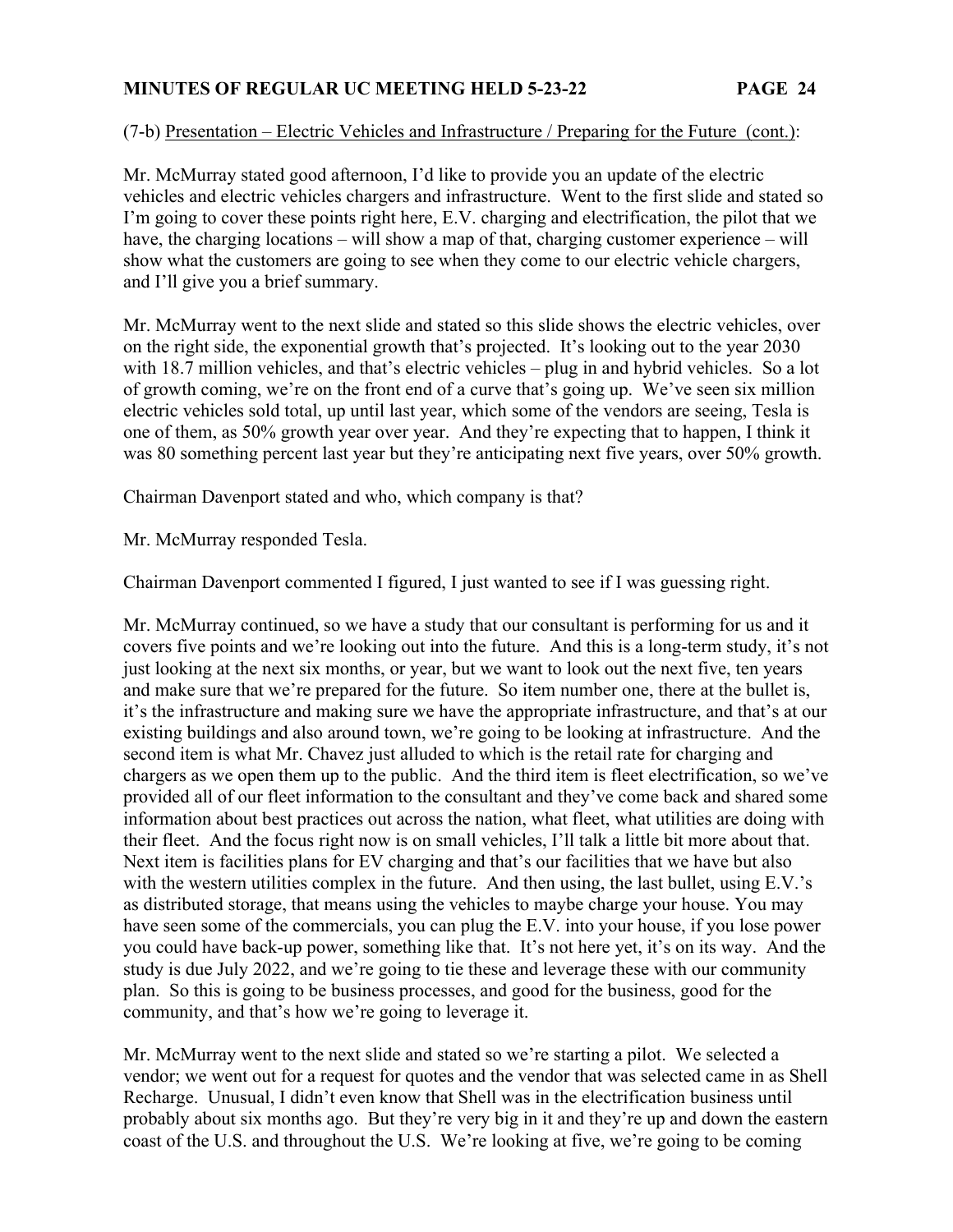#### (7-b) Presentation – Electric Vehicles and Infrastructure / Preparing for the Future (cont.):

to you, I guess like Mr. Chavez said, is public hearings and then coming back to you and looking for an approval for the charging rate. And the second bullet there is we're looking at five dual-port chargers. So what that means is one stand, two charging cables, two vehicles can pull up and you can plug in the two at once, and so it's less expensive than putting up one at a time. Our first place that we're looking at is Advent Health, just right close to here with the doctors, and I don't know if I mentioned in one of the previous meetings, but I know I've said it to our employees, is that they're looking at two initially but the operations guy at the hospital said don't be surprised if we come back and we have a whole row of them. He said its coming, and I said okay, that's good, good for us, a little bit more revenues. So Shell's chosen, our delivery for the chargers is about the end of August is what he's saying. But I put a little buffer in there, you know how things go when you're ordering stuff and supply chain issues, but I'm saying October we'll get the delivery and we'll put everything in motion from there with these five units.

Mr. McMurray went to the next slide and stated one thing I forgot to say is it said on the slide (previous) that we've ordered, we're in the process of ordering because we're going through the purchase order process right now, so it hasn't been officially ordered. Okay, this is the map of locations, it's very small to read the addresses, I'll just talk to the first four that we're looking at, well actually five. Advent Health is to the bottom middle, you can see on the bottom left side, it says Advent Health, that's our first one. And then we have four after that, so City Hall, and the second one is the Coronado Civic Center which is out to the right on the beach. I think they said they have several hundred parking spots there, that's a good opportunity. The next one is the Live Oak Cultural Center which is down to the bottom of the drawing. And then the fourth one is a parking lot there at Canal Street, Canal Street parking lot, right in the center of where the vehicles come into town.

Mr. Bunch stated so Mr. McMurray, with the first ten chargers or five dual-port units, what locations here would we cover in addition to Advent? Is it one through four, or?

Mr. McMurray stated we're looking at one through three for sure, and the fourth one we had the airport, which is what the City, we met with the City and they spoke about let's get one up at the airport, and we said that we think we want to skip by that one. They agreed because if somebody is parking a vehicle, the idling charges, they might get hit with that if they're flying out of town, and be gone for a few days. But this is the general order that we're looking at, things may adjust but the one, two, three are pretty much in this order, we think.

Mr. Bunch stated and then could you just speak for the benefit of the group how we developed those locations.

Mr. McMurray stated so we met with the City and we covered it with the City Manager and went through and listened to them and went back and forth and spoke to where they wanted them. And kind of, and only one like I said was the airport that was different, that we said we don't think it would get the consumption, so they agreed. I think that's it.

Mr. Bunch stated thank you.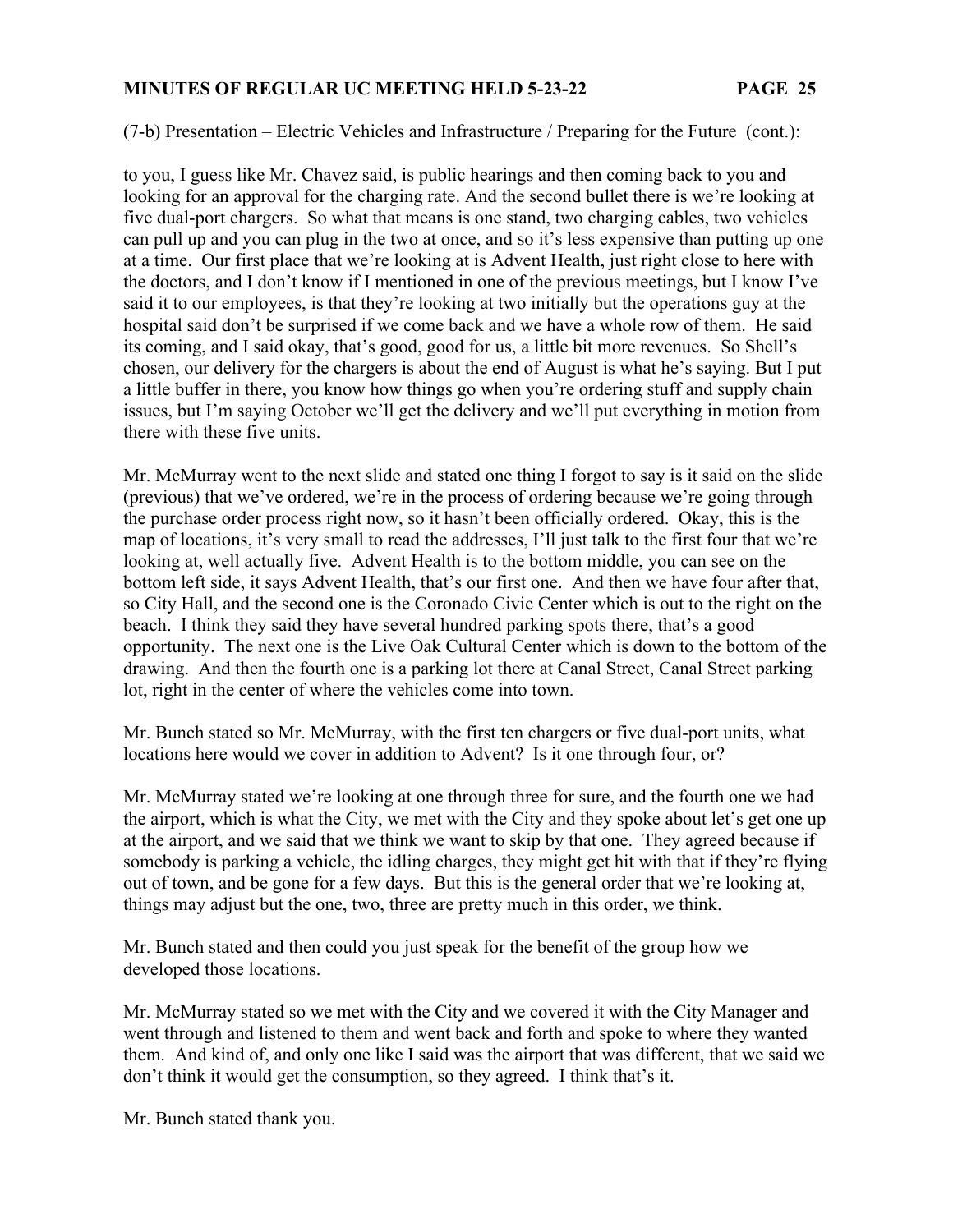### (7-b) Presentation – Electric Vehicles and Infrastructure / Preparing for the Future (cont.):

Mr. McMurray went to the next slide and stated okay, so each pedestal will be wrapped with our logo, and when they arrive it's like I said dual-charging pedestal and it will have UCNSB or some other logo; it will have our logo is what I'm saying. It will be a driver friendly app, and so this is just the little drawings down below, show you four different ways that you look at the app and you scan. And so they can pay by credit card, they can pay by Apple store, Google Play and they have other means to do it also. It's a seamless driver experience and they can set up and it will tell them, inform them when they start charging, when their charge is full, they'll get a notification. They have a grace period according to our rates if they get approved, but they've got a certain amount of time and I don't recall if its ten minutes or fifteen minutes that they'll need to go ahead and unplug and move out of the spot. But it's going to be user friendly and its going to be interactive so it should be straight forward for them.

Chairman Davenport stated Mr. McMurray, I was just looking here at this list and what I see is we're covering the City pretty well, however I think possibly we might ought to look at going to the south beach area down at the Family Dollar store, you know C's Waffles down there, have it further down because we've got a lot of people down in that area. For folks sitting here, north end here, but that's one little area and we're going to Venetian Bay too aren't we, have some out there?

Mr. McMurray stated we have spoken about that, the City did not focus on that, but we will be out in Venetian Bay eventually, we believe out there, probably the commercial area. Adding 80% of the charging occurs at home, 20% is the opportunity when people are traveling.

Chairman Davenport stated right.

Mr. McMurray continued, and we felt that the people coming from out of town, the farthest distance would be closer to this City hub right here. But eventually there is going to be a need for E.V. chargers, not just in downtown but also out on the beach like you said, but also out in Venetian Bay / I-95 corridor. It's a growing industry, right now unfortunately we don't have very many in New Smyrna Beach. Like I said, Publix has two E.V. chargers that are public, and that's the only two that we have in all of New Smyrna Beach; so we're helping to grow the system here.

Mr. Bunch stated Mr. McMurray, is it safe to say once you get the rates in place, you have the RFP relationship, that you could quickly go from these five/ten to a lot more?

Mr. McMurray stated that's right, we could ramp up fairly quickly, there's a 12-14 week order time but if we said hey, these are highly successful and we're ready to move onto the next step and put in another five or more within two, three, four months, probably four months, we could have another set of them here and start to work on the plan. So, yes, we could ramp up very quickly.

Mr. McMurray went to the next slide and stated so this is just showing you the data management, that we're able to retrieve information about the charging. That it will tell us, you know, the number of charges, the uptime, any difficulties throughout the process on any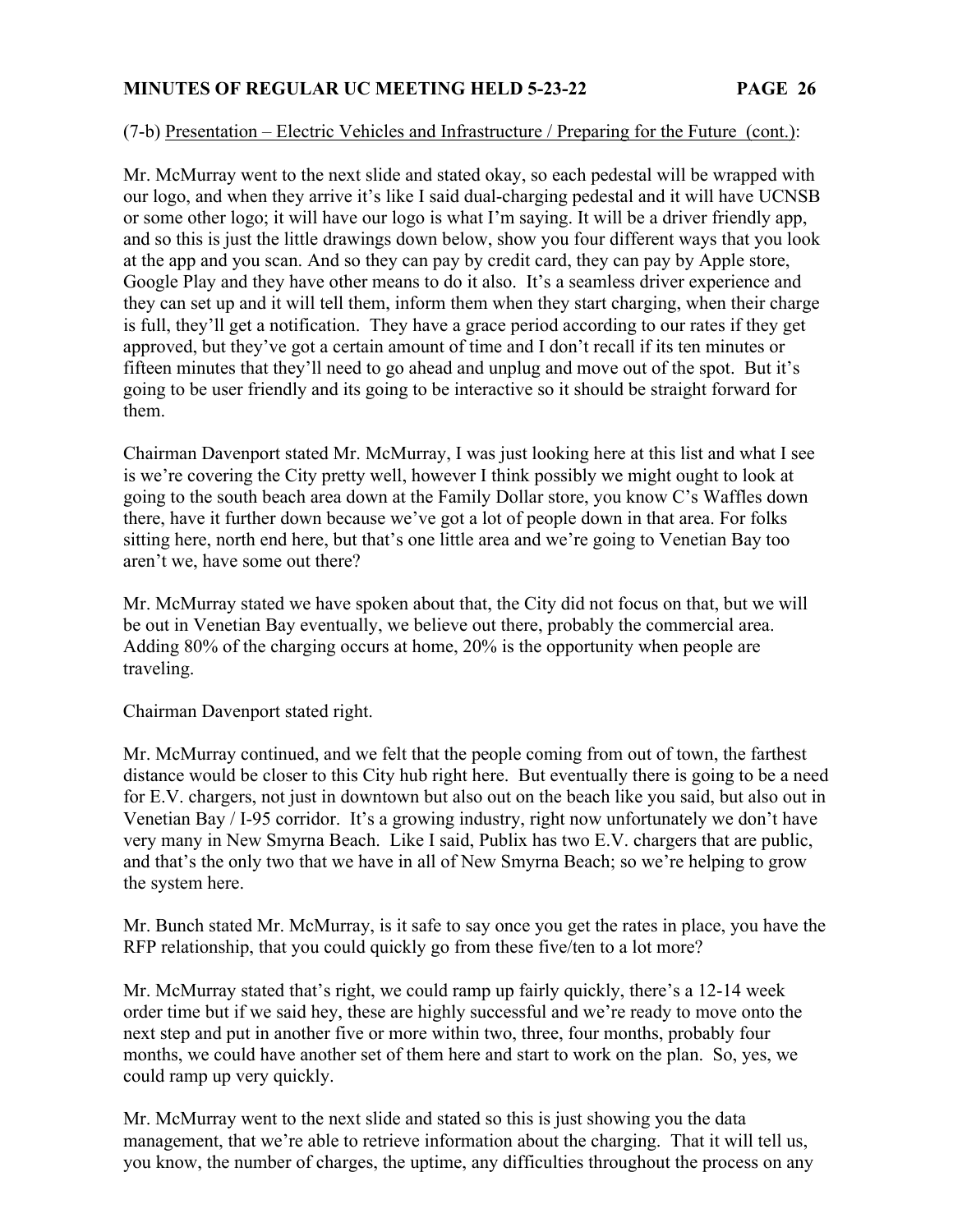## (7-b) Presentation – Electric Vehicles and Infrastructure / Preparing for the Future (cont.):

of the charging we'll understand this. But this is a proven system, I want to re-emphasize this, they have over a thousand units around, and I think its actually a few thousand, Shell Recharge. So it's a proven system, they've got great performance, and this will provide us real-time status to understand what's going on with our units. And also the chargers' uptime, so we'll know how we're running, and their reports, across the U.S. show that they have a percentage of uptime, so a reputable firm.

Mr. McMurray went to the next slide and stated so summary and next steps are we're going to be doing the study and we're looking at the rates, which we've already developed, and then Mr. Chavez is sharing that, and we're going to go to the public for that. The fleet electrification, we're also looking at distributed energy as I mentioned earlier, storing power in the car, the vehicle, and then transferring it maybe to a home. And the next thing is the pilot which I spoke about with coordination, cooperation with the City, and I showed you the map there, and then Advent Health is going to be the first customer. And then we just awarded the RFQ for the level 2 chargers to Shell Recharge as I mentioned, and it's going to be a seamless mobile app for people to be able to come up and plug in. And we're looking at future chargers as demand increases. So, one more thing, it's not on the slide but I want to let you know we're receiving inquiries from the community right now. I have six different HOA's that have contacted us, they're interested in E.V. charging. They're running electrical cords from their houses or their units, I think its mostly condos or townhomes, but they're running electrical cords out to their vehicles. And they said we'd like to be able to just install some chargers, so we're working with them, and Julie Couillard and her team, two of her team members and I are working together and we're going to go out and meet with them and talk to them. So coincidentally, I am also working through an E.V. charger program, I live in a condo in a different county and I'm going through the process right now too. So it's a learning experience, I'm real excited about electric vehicles and I think the community, it's going to benefit the community too.

Commissioner Hawes stated Mr. McMurray, we purchase the charger from Shell, but we install the power and all that; is that how that works?

Mr. McMurray stated yes, we're taking care of the installation, we handle the power because we have the electric utility, and we also have the ability to, our water group, we have a certified electrician on staff too. So we have the full gamut, we can do everything ourselves which is pretty cool.

Mr. McMurray then stated next slide please and stated any questions, other than what you've been asking?

Commissioner Kelly stated I don't have a question but a comment. I think its great that you're looking like three to five years out because it's going to be huge when it comes out in these. I will tell you I believe the manufacturers are going to partner with people within the community to put chargers in, from my understanding, I've been to two meetings. I was telling Mr. Bunch that that's their plan and I think it will get done quicker than not. I mean we just took, we opened ordering up on one particular brand, and their anticipation was, the reality of it was about three times their anticipation on pre-orders for those vehicles. And its from a demographic and age group that I did not think would embrace it to that strength. So it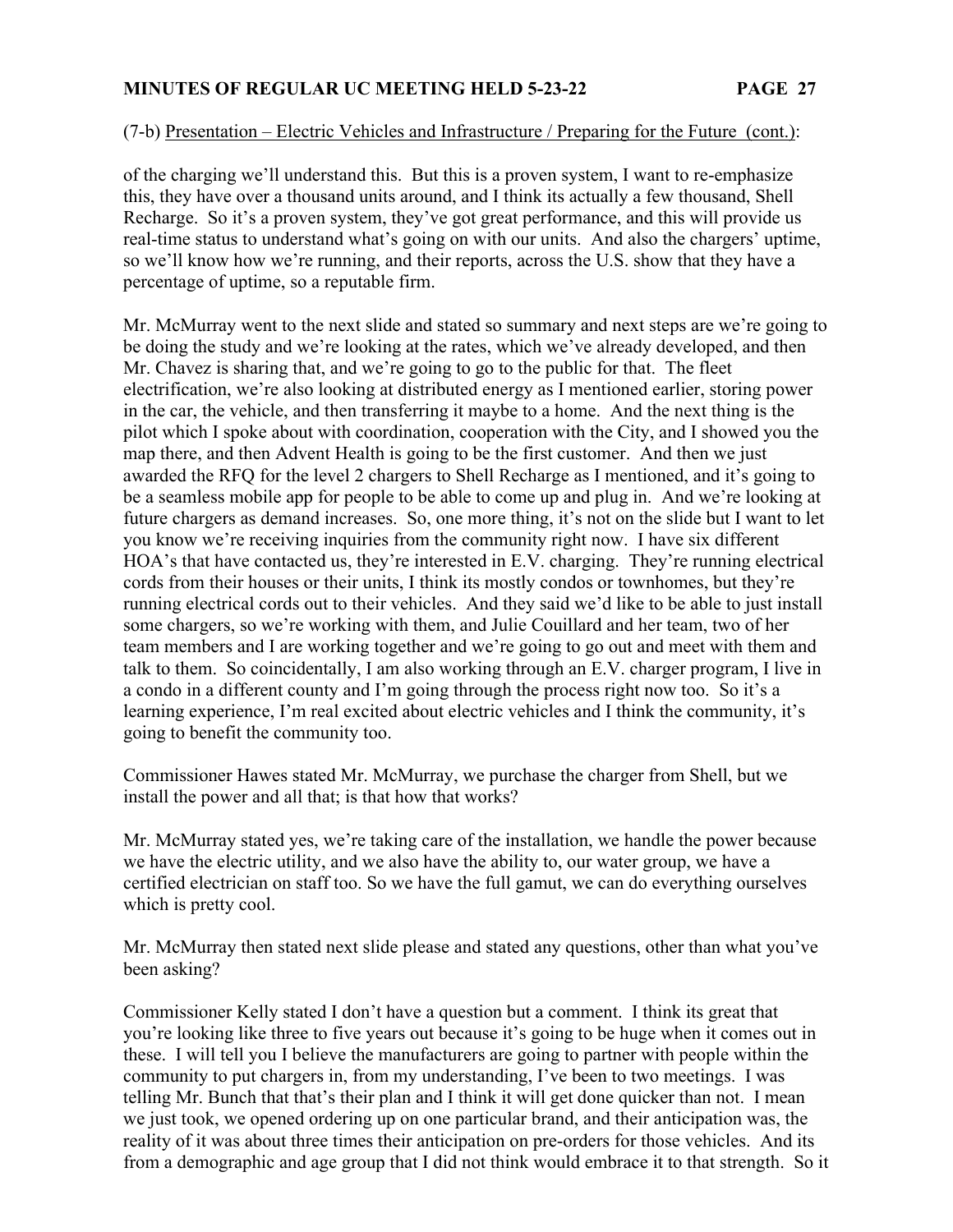### (7-b) Presentation – Electric Vehicles and Infrastructure / Preparing for the Future (cont.):

makes us evaluate what we spend as a brand, as a dealer. But that was a big thing out there, the partnerships that are going to go on with this, I think they'll be a lot of charging stations available, even to cities and municipalities from outside the normal chain of distributions, the distribution for those things. So its good that you're looking that far out because it will ramp up pretty quick. And I saw the boat ramp on there and I think some of these electric trucks, they're the highest demand of any of the vehicles right now, the electric truck.

Mr. McMurray stated we've got a little window for them to be developed. I know there's a Rivian, that has an electric truck and starting to ramp up very slowly, and Ford's coming with their 150, electric.

Commissioner Kelly stated yes, I think General Motors had 200,000 electric truck orders, preorders.

Mr. Bunch stated you can pre-order for GM trucks as well.

Commissioner Kelly stated yes.

Chairman Davenport stated what was the demographic that you just said, what was the age groups, is that what you were referring to?

Commissioner Kelly stated it was, and I mean I'll tell you, but it's a Cadillac brand particularly and the Generation X and Generation Y were both equally engaged in this preorder platform; so it's really odd.

Mr. McMurray stated it's the millennials, so I pull up the charging stations and it's probably half, a little bit over half are millennials.

Commissioner Kelly stated yes, and you wouldn't think, I mean, and Cadillac is not traditionally appealing to millennials, they can't afford them really. But the new millennials will afford whatever they want, you know what I mean, that's just their program; so not knocking them.

Chairman Davenport commented don't know how, they just do it.

Commissioner Kelly continued, they just do it, but it was very well received, the analytics were great, the demographics stuff was shocking, but I thought it was very good. But we did hear a lot about partnerships, we were just at an annual business conference, that a lot of partnerships with different industries to sponsor those charging stations. What that means I don't know, we're going to have Target putting in their own stuff and not outside, and them actually making money off of the charging and stuff.

Mr. Bunch stated so in our territory, regardless of who installs it, we're still going to get revenue.

Commissioner Kelly stated right.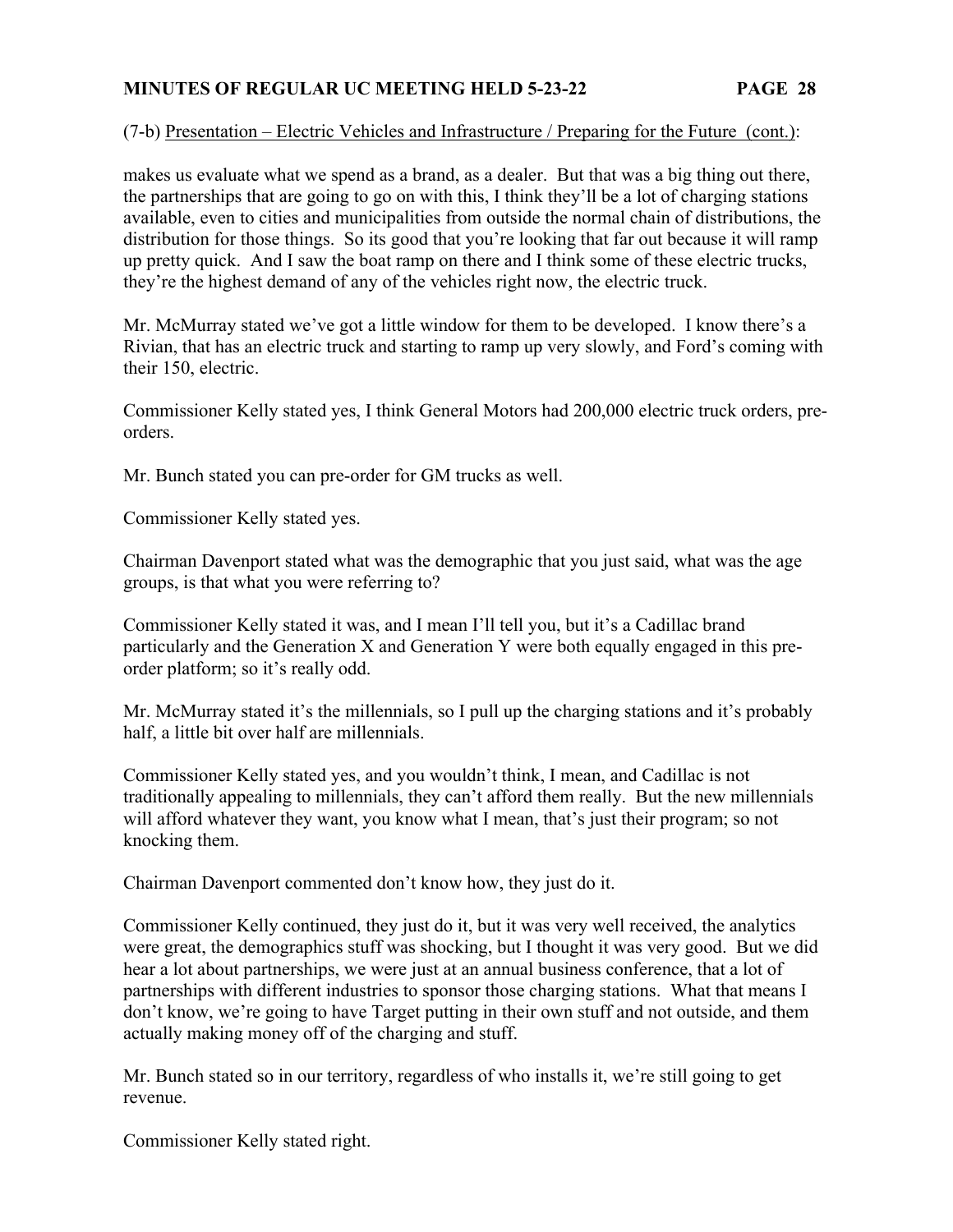### (7-b) Presentation – Electric Vehicles and Infrastructure / Preparing for the Future (cont.):

Mr. Bunch continued, for us it is a win, win. I think what you see most folks, municipalities like us, is installing them in key points to get this thing going and to help facilitate the market.

Mr. McMurray stated one last thing I wanted to say is that while E.V.'s are more expensive, hopefully in the next three to five years the prices will be coming down. If you look at 300 miles of range on an electric vehicle, it will cost you about \$10 of electricity at home, if you plug in. So what does that mean, that means about a \$1.00 a gallon for 30 miles and that's pretty reasonable as long as there's price parity. I think that we're getting there, we're getting close, but in another few years.

Commissioner Kelly stated yes, I think that range will, from what we heard, I think that range will quadruple in maybe three, but for sure in five, it may happen quicker than that. The people that are jumping in now that its proven they can sell the product, battery charging will, I mean they've got some of them that ten minutes, 100 miles, you know if you have the right car. I guess pulling the electricity from the transfer, they've got that kind of figured out, we'll see, but it will be fabulous if you could do that you know.

Chairman Davenport stated I like one mile to the gallon myself; you've gotten my attention. I mean how many miles?

Mr. McMurray stated about a \$1.00 a gallon if you get 30 miles per gallon.

Commissioner Kelly commented hey, 10,000 pounds of torque and all that kind of stuff, towing capacity.

Mr. McMurray stated but price parity will have to arrive too.

Commissioner Kelly stated it will, I think, yes.

Mr. McMurray then stated any other questions?

Commissioner Smith commented I get a real charge out of this issue. I'm very impressed. I did read that article in Florida Trend, it was pretty informative, pretty comprehensive as far as the issues they addressed. One of the things they talked about was the fact about the lack of charging stations associated with multi-family projects. And that's something that I don't know, if we can influence the City into making that, you know, a zoning requirement when they approve a project, to have charging stations. And it's about the, a cost, because you know eventually poor folk like myself wouldn't be able to afford one right now, they're not a very affordable vehicle, but eventually that's going to change. The other thing is what the Chairman brought up, I would hope that maybe as far as the sites that are shown on this map, they rethink gaggling them all in one part of the community, may not be the best plan. And distributing them on south beach, I know that parking lot with the Dollar General it's never full, they have plenty of locations, they can put charging stations there. And there's other spots I think that are available, even the main, Flagler approach, that big parking lot there may be another thought that they could incorporate with charging stations, at that facility. But I just would hope they rethink maybe where they've got them now because it looks like it benefits just one part of the community and doesn't benefit the other parts of the community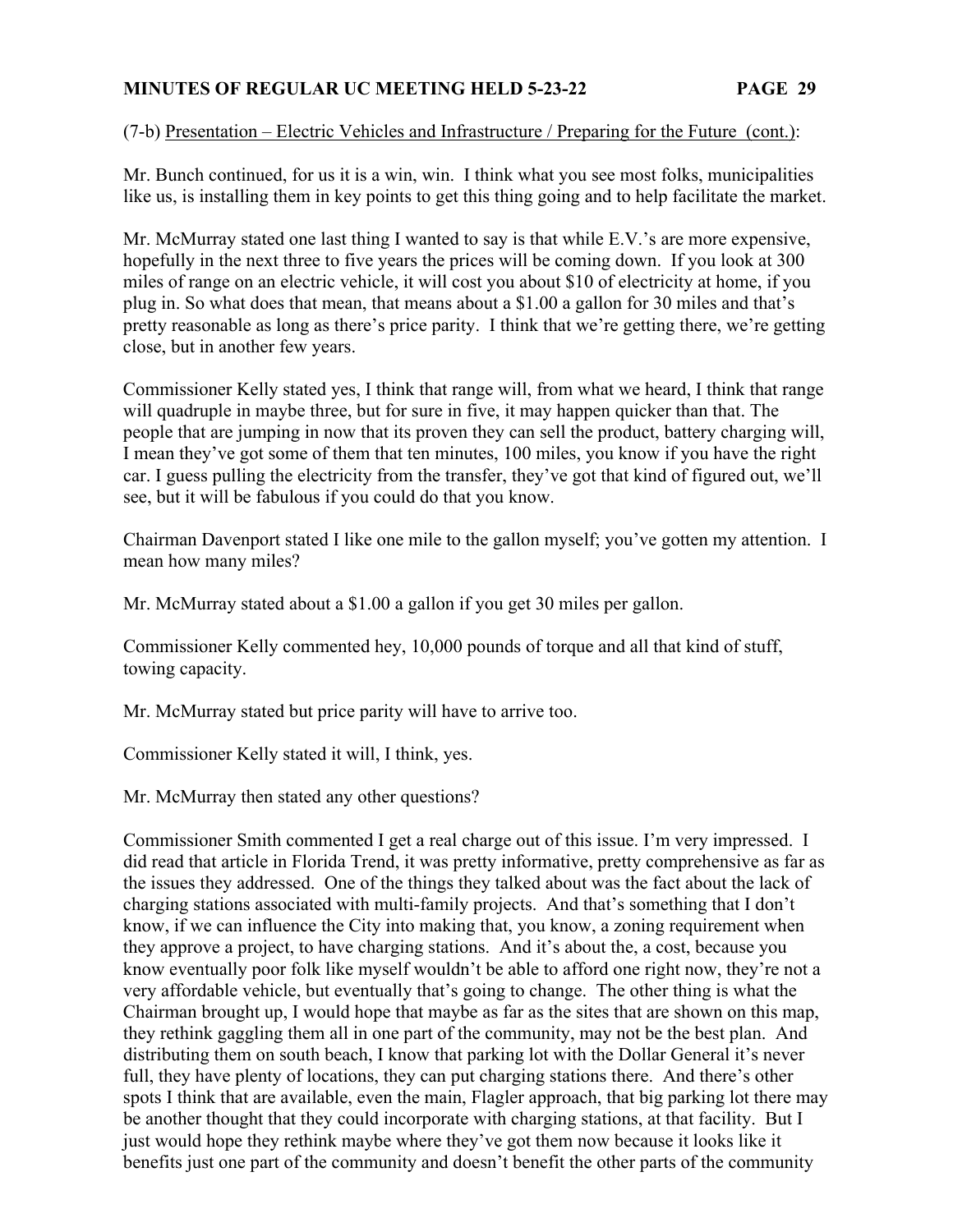## (7-b) Presentation – Electric Vehicles and Infrastructure / Preparing for the Future (cont.):

more likely to have electric vehicles. I mean I'm not, I'm just talking about an economic standpoint, you have all those condominiums down there and it would be, I just hope they would rethink the locations they have not. But I'm impressed with what efforts you've done and the Commission's done, I hope that some time we have underneath our entrance signs to the community that New Smyrna is an E.V. friendly community because I think that's what we want to get out to the populace, that we're doing what we can to make it E.V. friendly.

Commissioner Kelly stated and to your comments Commissioner Smith, I think too, like to the point of I think that technology is going to change so fast. They said 80% of the people are going to be charging at home, I do think the technology is coming. It's not going to matter to you, you're going to have an 800 or 1,000-mile charge on your car, that's probably going to be within five years. So you don't want to have charging stations all over the place where we've invested a lot of money and rely on the revenue off of them when it is going to be along. I was surprised, it's something we just, I've been following it and is actually very interested in it. Number one I have cars that people don't want to buy, they call it electric phobia or something that people have this select… What is it?

Mr. McMurray interjected range phobia.

Commissioner Kelly continued, yes, range phobia, but I do think that's coming, sooner than later. Adding, not that I think it, we saw the presentations you know.

Mr. Bunch and Mr. McMurray simultaneously asked if there were any other questions.

Mr. Bunch then stated Mr. McMurray, thanks for your work, a lot of good progress here and as Mr. McMurray mentioned we can quickly deploy from ten to any number that you think is reasonable to the areas we're talking about. So thanks Mr. McMurray, very good progress.

Mr. McMurray stated thank you, have a great day.

Mr. Bunch then stated Chairman that's all we have for New Business, back to you sir.

(8) Possible Other Business – Time for Commissioners:

Chairman Davenport stated thank you, okay, item number eight on the agenda, Time for Commissioners. Commissioner Conrad?

Commissioner Conrad responded I have nothing.

Chairman Davenport stated okay, Commissioner Kelly?

Commissioner Kelly stated two things, I would like to commend Mr. McMurray again on the E.V. presentation, I think its progressive thinking, I really do. And then streetlighting in Venetian Bay, is the lighting variable between different, because you've got Venetian Bay Homeowners Association, and then you've got Haruno, Serrano, Portofino, whatever, we've got a million different. And now I've got people saying the lights are too bright and it looks like to me that there's LED in there.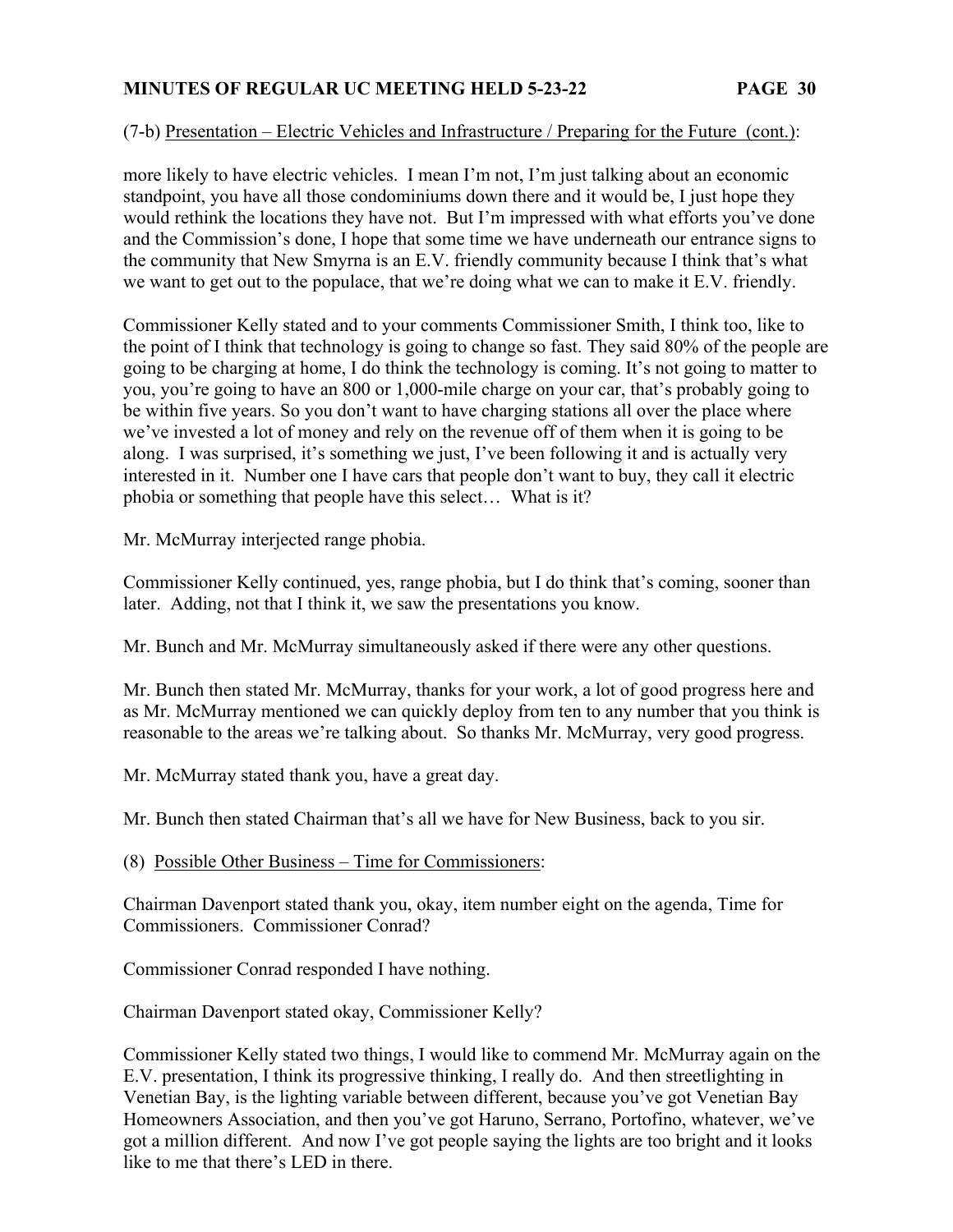(8) Possible Other Business – Time for Commissioners (cont.):

Ms. Couillard stated yes, so we have, when the developments were built, that's the style light that was installed. We now have put in a few LED lights that we've gotten feedback on that people don't like.

Commissioner Kelly stated yes, so you can actually see from those lights.

Ms. Couillard stated you can see, yes, but we are standardizing on our LED light lumens and we will have that as a standard. We're going with more of the natural daylight look, that's the 4,000 (lumens), instead of a 3,000 that has more of a blue hue that bothers people; so we're working on that. We also will have an upgrade program, so there are old ones we can't even get replacements for, so we have LED conversion kits now that we'll be able to go out and change them. But yes, you'll see different lighting systems based on when the subdivisions were installed. If the HOA's want to upgrade them, they can do that, they can ask us to do that.

Commissioner Kelly stated so the LED conversion kits, how reliable are those, I mean we've used those at stores, and they did not have great shelf life.

Ms. Couillard stated so the new ones we're getting are industry grade and they're 20, 30 years. We don't have to replace the entire unit; we can convert it in the heads which is nice. So like the ornamentals, you don't have to take the entire Acorn piece off the top, we can convert it and we're getting good success with them.

Commissioner Kelly stated okay, so right now the lighting you're putting in is what, that's the bright blue that you were talking about or is that?

Ms. Couillard stated that was one of the couple that we tried, but we're going with the 4,000 as a daylight standard. It's more gentle on people's eyes.

Commissioner Kelly stated okay.

Ms. Couillard added, some people don't like LEDs at all, but we don't have any options anymore, we're going to LED and we're working with Mrs. Fisher to do a campaign and education around that. And that's sort of what prompted the updating the streetlight rates as well, because we can't get certain ones anymore.

Commissioner Kelly stated okay, thank you.

Ms. Couillard stated you're welcome.

Chairman Davenport stated thank you Ms. Couillard. Anything else Commissioner Kelly?

Commissioner Kelly stated no sir.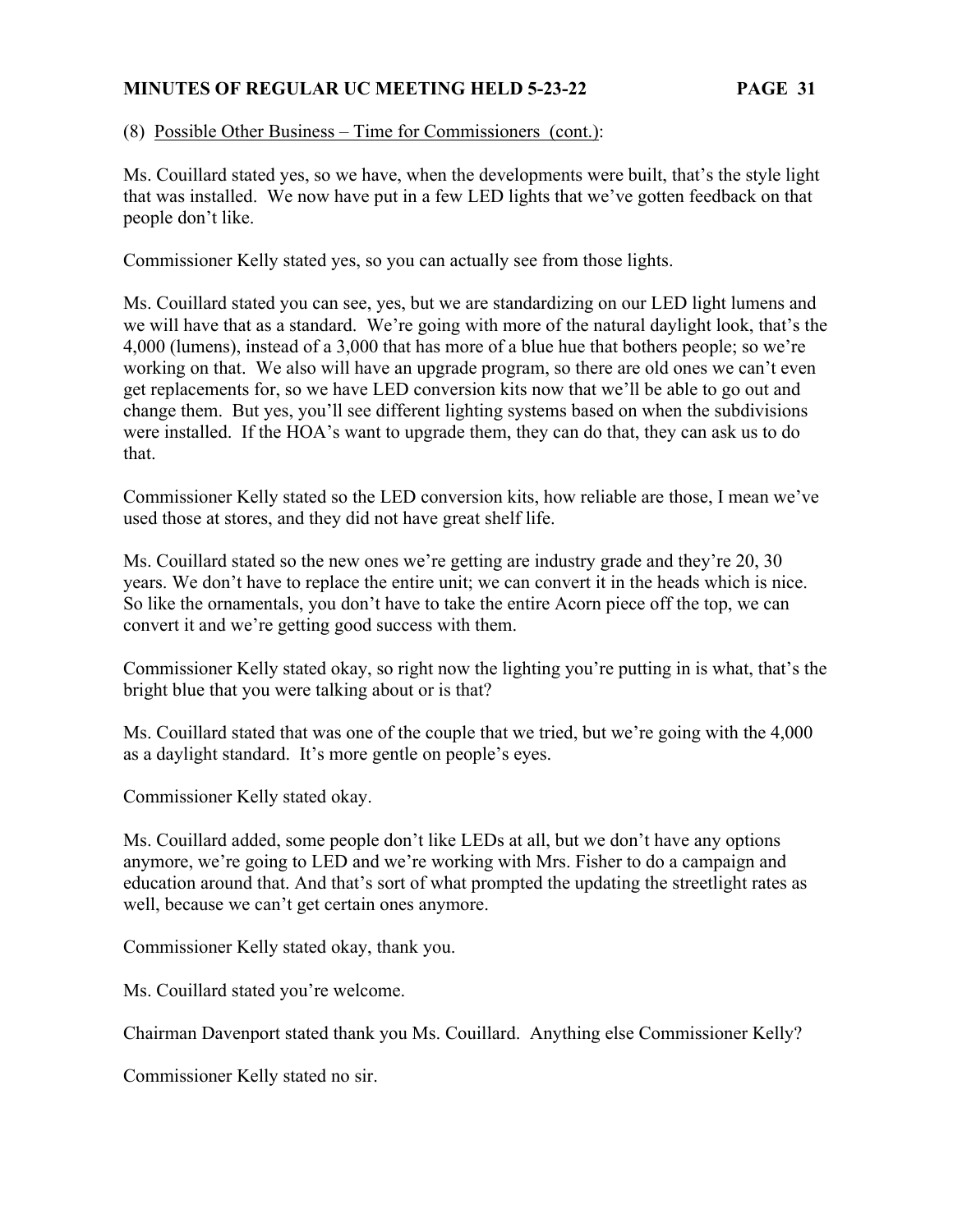## (7-a) Scheduling of Public Hearings with FPSC Electric Rates Submittal (cont.):

Mrs. Simmons then requested to go back and make a motion on scheduling the public hearings.

Commissioner Smith stated so moved; specifically a motion authorizing the scheduling of two public hearings regarding the proposed rate adjustments for June 27, 2022 and July 25, 2022, preliminary and final respectively, at 3:00 p.m. prior to the Regular U.C. Meetings on those dates, and for General Counsel to submit the electric rates to the Florida Public Service Commission for the required rate structure review.

Chairman Davenport interjected I don't know how we passed that.

Commissioner Hawes stated second.

Chairman Davenport commented well, somebody got the meeting away from me awhile ago for a minute or two, I don't know how that happened.

Mr. Bunch commented I think I was moving ahead a little too fast.

Chairman Davenport stated I don't know how that happened, but it slid right out beyond me.

Mr. Bunch then commented, it was the tie, the tie was cutting off the blood supply.

Chairman Davenport stated okay, did we get a motion and a second?

Mrs. Simmons stated Commissioner Smith and Commissioner Hawes.

Chairman Davenport then stated can we get a roll call please.

Mrs. Simmons stated yes sir.

Commissioner Smith's motion passed unanimously on a roll call vote.

Chairman Davenport commented okay, leave it to Mrs. Simmons to keep us all straight around here.

Mrs. Simmons mentioned it was Tim Beyrle who brought it up.

(8) Possible Other Business – Time for Commissioners (cont.):

Chairman Davenport thanked Mr. Beyrle and then asked Commissioner Smith if he had any comments.

Commissioner Smith stated I was just very impressed with what the staff is doing as related to E.V.'s, it's a challenge and they're handling it. There was one thing that was mentioned some time ago about updating the rebate form for installing higher grade air conditioners, is that in process or?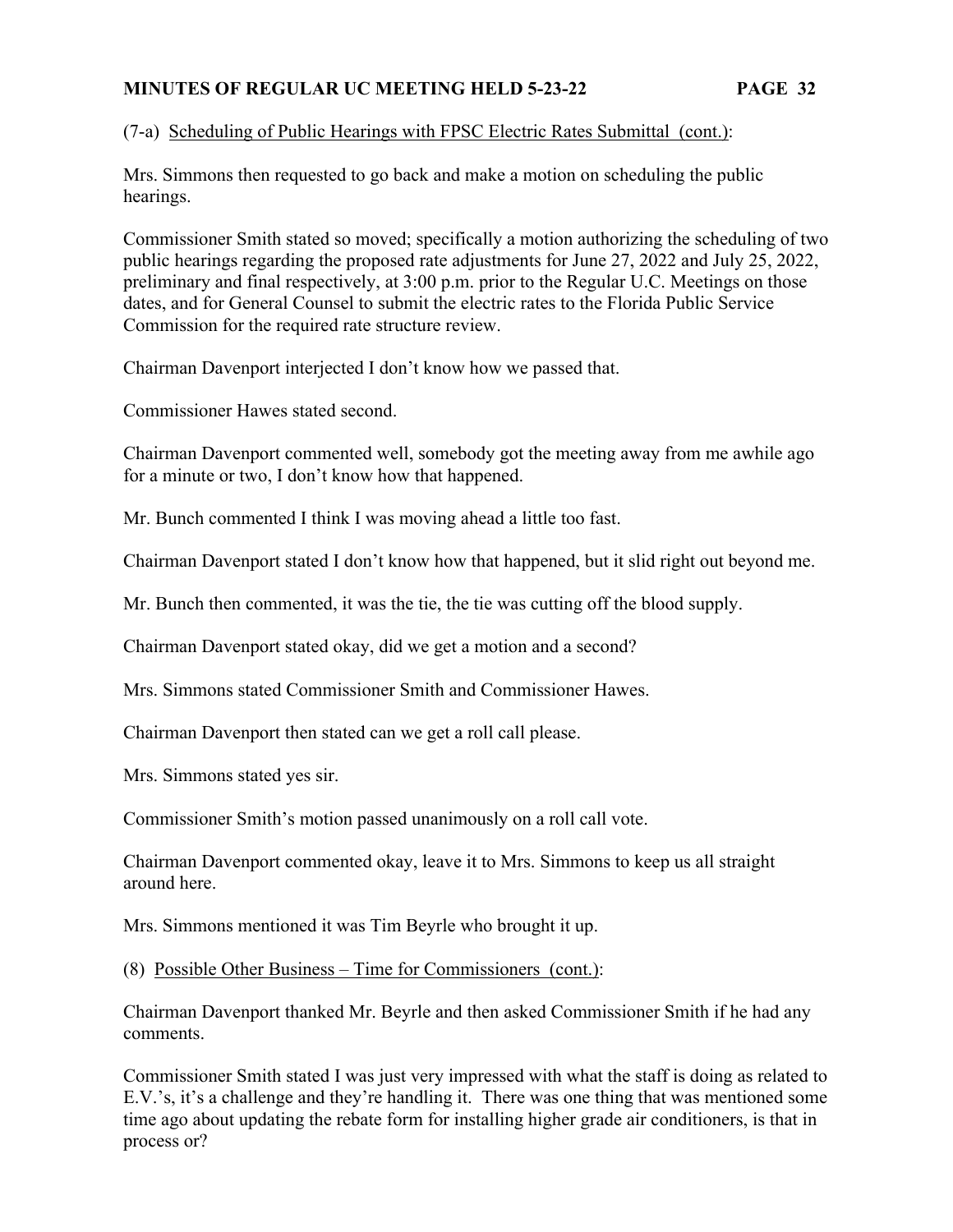(8) Possible Other Business – Time for Commissioners (cont.):

Mr. Bunch stated Mr. Chavez, can you speak to that?

Commissioner Smith commented, yes, that's the fellow that brought it up.

Mr. Chavez stated we are reviewing the programs. I mean that's what we're in the process of evaluating those. We want to get through the next couple of months on the customer experience, but yes, we are looking at the programs.

Mr. Bunch stated so is that still open as a rebate form?

Mr. Chavez stated yes, that's still out there, so it's definitely available, nothing's changed.

Chairman Davenport stated explain that, what, you buy an air conditioner, what's the…

Commissioner Smith stated yes, if you go to a certain SEER, I believe it's 14 SEER air conditioners to replace your old air conditioner, you get like a \$500 rebate on your electric bill. And I think there's some other things that we can maybe add to that to encourage energy conservation.

Chairman Davenport stated where do we find that information now?

Mr. Chavez stated it's on the website.

Chairman Davenport confirmed, online.

Mr. Chavez stated just for all, full transparency, we're looking at the whole program because we want to have a combo of energy efficient practices. Maybe not necessarily the focus of substantial rebates because we want to tie it to more on as we're going to the customer experience, the SilverBlaze rollout, part of that is the conservation program. Because folks will need to upgrade regardless of, you know it's a replacement cycle. We want to have more well thought out and kind of more focusing on the conservation and the usage, more education. But rebates will be considered as well, and its still available and nothing has changed.

Mr. Bunch stated yes, most utilities still have a version of that, I anticipate that we'll have something in that space. The old demand side management program is an unsupported system, it's kind of hanging out there, we will probably do something with that, whether it sort of sunsets and moves to a new program not sure, but we'll be looking at all those for some recommendations. But I would anticipate either rebates or reduced rates for the conservation type things would continue.

Chairman Davenport stated thank you, anything else?

Commissioner Smith stated that's it. Commissioner Hawes?

Commissioner Hawes stated no, thank you.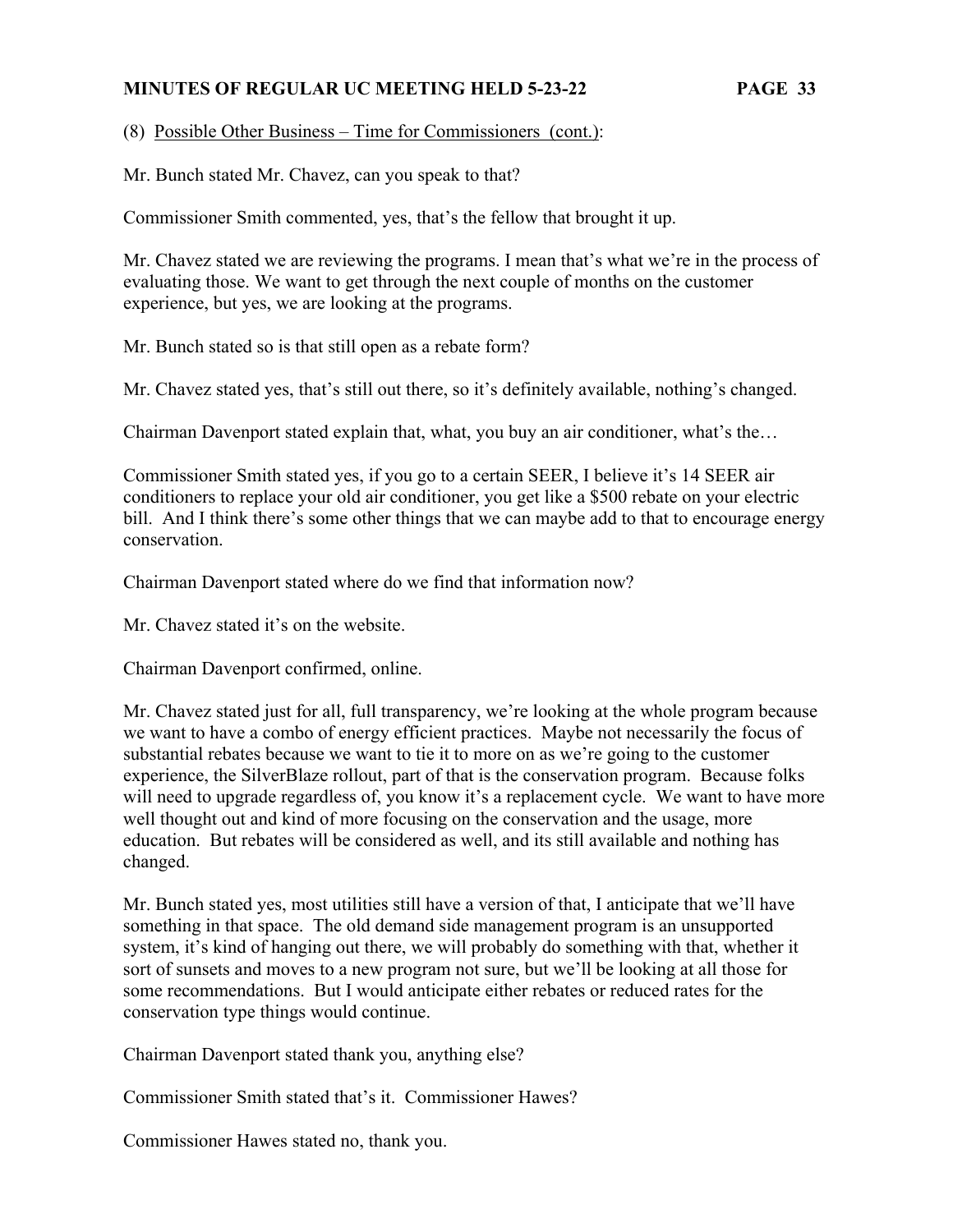#### (8) Possible Other Business – Time for Commissioners (cont.):

Chairman Davenport stated I appreciate everybody. I wanted to ask you Mr. Bunch, what's the status, where are we on the Swoope Plant still, what's going on, and we're going to?

Mr. Bunch stated so the Swoope Plant for us is a Fleet Facility, we worked with the City last year, did the Joint Fleet concept study. They said neat idea, we like it, we don't want to participate because it involves a several million-dollar expenditure for them, estimated. So fast forward to now, Ms. Couillard is working with our consultant to try to find the best place on the site, WRF site, for a new building and I anticipate real soon we're going to be in front of you talking about where we think that can go and how much we'll be talking about. And then its probably a year and a half to two from go to finish construction for us to get off of the site. And that's the corner where that steel building is within the fenced area and when we get off that site, we'll turn it over to the City and they'll move it or convert it into more parking places for the boats.

Chairman Davenport stated that's what I wanted to know. I had my Florida Inland Navigation District, and we were talking, they came up the Executive Director and some of the board were up here traveling the intracoastal to look at sites about things like that; that's a great construction site. Of course they're redoing the whole inlet up there now, as you can see the big boulders up there if you drove up, they're as big as cars up there, they're loading out at the inlet on cranes, so it's very fascinating.

Mr. Bunch stated what I'm not sure about is the City's arrangement with the County for the reef construction, whether they're going to allow them to stay or if they have to move off when we move off; I honestly don't know about that part.

Chairman Davenport stated that's what I've been trying to negotiate, working with the County to work with the City so we can utilize all that for boat parking, every bit.

Commissioner Smith commented well, there's some tortoises on that site.

Chairman Davenport then stated do you know how much it costs to get rid of a tortoise, do ya'll want to know? No, I'm serious. To get rid of a gopher tortoise is a minimum of \$8,000, minimum. And then you've got to go buy, it's two tortoises to an acre, it's crazy what's going on, but you've got to do it, anyway. What about our septic at Silver Sands, we getting anywhere, I mean any City or ?

Mr. Bunch stated okay, so we met with the City, talked about moving forward. Feasibly with both a., the Aqua Golf and Silver Sands, we would commit to work with them. Mrs. Simmons as I recall on the last budget prioritization discussion with the City, they did not set aside money for the Aqua Golf project, is that correct? And we knew the County didn't think they had funds that they would be able to work with us on, however we would move forward to try to get grant funding for one or both of those. So I think where we are now, Ms. Couillard is working, we'll have a discussion with the consultants about trying to get grant funding. Now if we don't get grant funding, the question is how interested are the residents on pursuing this on their own, because you heard Mr. Cloud's presentation about what we can do and can't do. The same would apply for expanding sanitary sewer into those areas, that would have to be borne by the residents for what we can't get grant or City funding for. So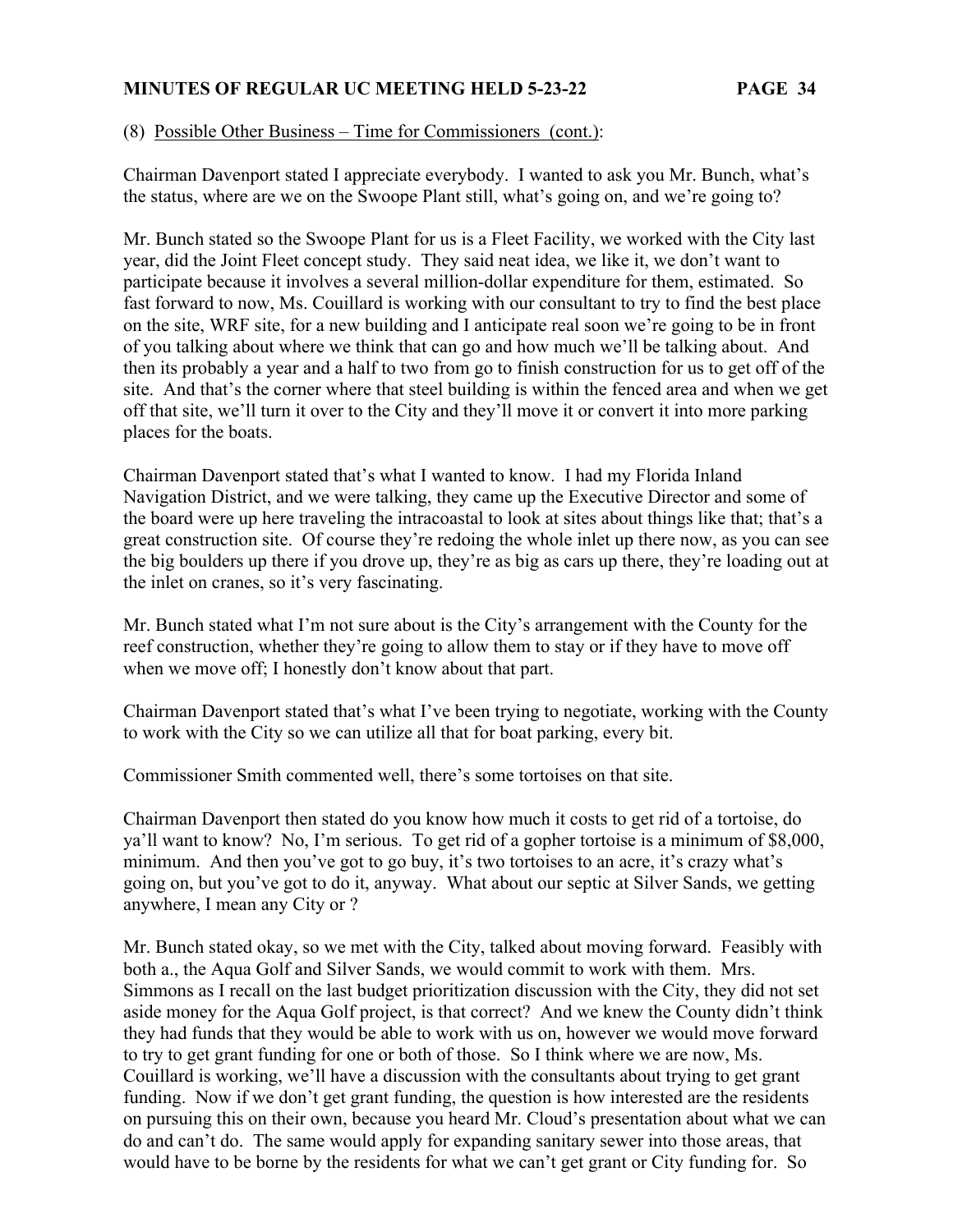(8) Possible Other Business – Time for Commissioners (cont.):

Ms. Couillard, any thought on the timeline of trying to approach for grant funding for these projects or project?

Ms. Couillard stated so you approved the agreement with the new grant funding group today. I'm going to schedule a meeting, probably in a couple of weeks to sit down with them about all our projects, including those two. And we'll get them started on a search and see what we can come up with.

Chairman Davenport stated Ms. Couillard we had, and I took a group out the other day to look at the water and talk about the environmental quality of the water and to look at the inlet. And took County Councilman Danny Robbins with us and he's really into the water quality number one, in helping us get money and working with the City number two on getting those off septic tanks. And he told me about a lot of money that's available with grant money on a Federal level, he used some specific, and I said I'm going to relay that on. So we need to keep Danny Robbins in mind, and what he recommended and of course they've got people at the County that could work with us. But they're on board with us to get those converted, everybody that I'm talking to, even the FWC's got a lot of money, believe it or not, for things like that. So we need to keep him in mind, please.

Ms. Couillard stated will do.

Mr. Bunch added the consultant will be trying to assess all the various avenues for potential funding. So you mentioned the Commissioner (County), and Senator Wright's probably another at some point, we're going to reach out to.

Chairman Davenport stated exactly, Senator Wright, and the City will help us, all of them have.

Mr. Bunch added, but we have talked with the County as well, so George Recktenwald, Mike Ulrich, their Water Director. But I think the consultants' got to do some homework, make the recommendations and then we'll circle back with you if there's an opportunity to reach out to some contacts like that.

Ms. Couillard stated right, definitely.

Chairman Davenport stated but they're all on board with us, I'm excited about it, we're starting to make a little headway, so maybe that will happen one day.

Mr. Bunch stated hopefully.

Ms. Couillard confirmed that would be nice.

Mr. Bunch thanked Ms. Couillard.

Chairman Davenport stated anything else anyone? I appreciate everybody, I'm going to call this meeting adjourned, bang on that motion, thank you.